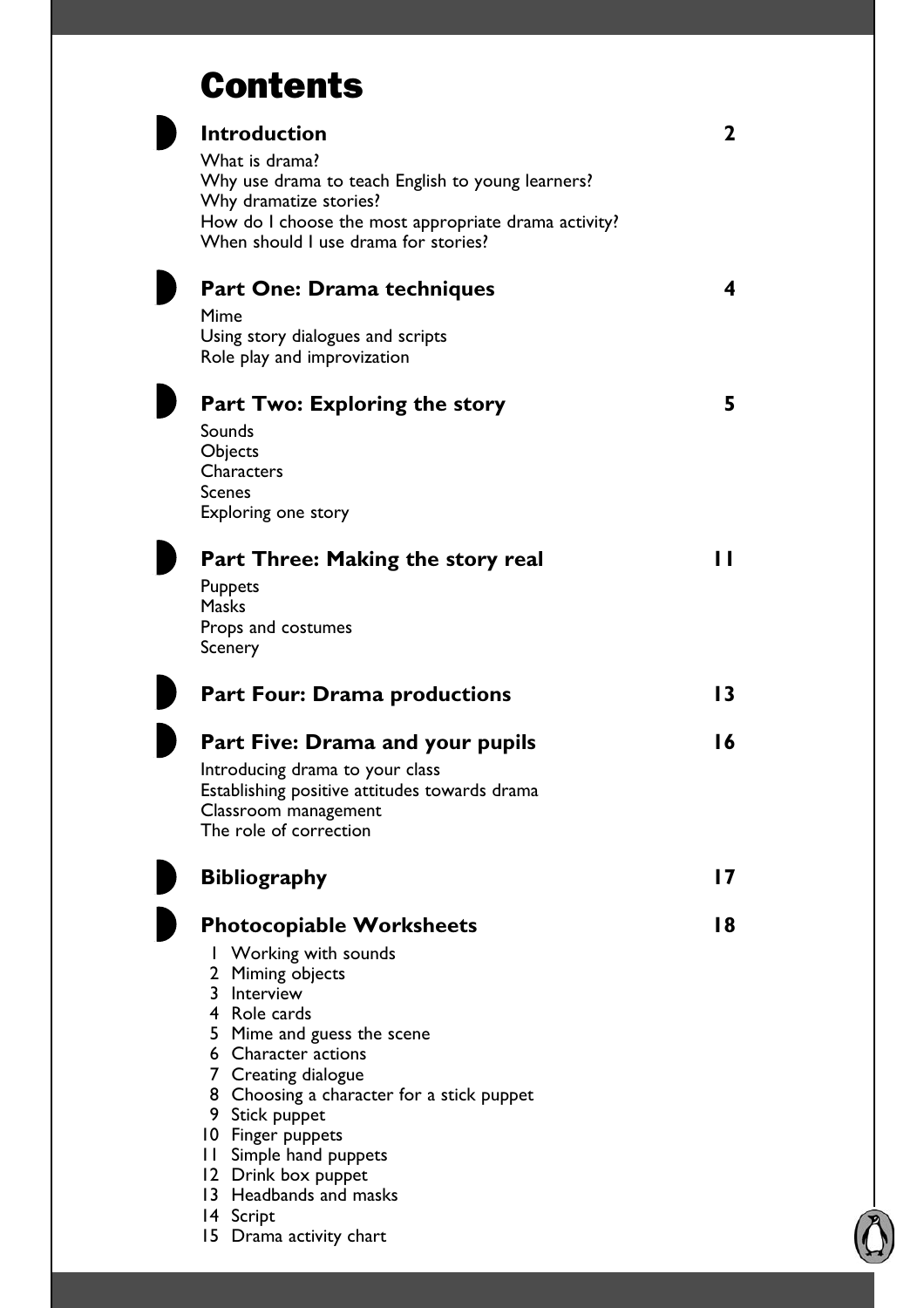## Introduction

#### ◆ **What is drama?**

Drama is essentially a creative activity involving movement, language, imagination, emotion, and social interaction to represent a story, a situation, a moment or an act. Drama can also involve clothing, objects, scenery and music. When the word 'drama' is mentioned several words come to mind: roleplay, acting, pretending, miming, performance, theatre, puppets, characters, scenes… the list is endless. In the classroom, drama activities range from simple games involving movement, to an extended project culminating in public performance.

### ◆ **Why use drama to teach English to young learners?**

Drama is an important part of the school curriculum in many countries. Through drama, children expand their knowledge of the world; they learn social skills and develop their communication skills. When they take on the role of another character, they consider the thoughts, feeling and perspectives of people different from themselves. At the same time drama is a natural part of child's play. Very young children play 'let's pretend' for example, they feed their toy animals, or drive their toy trains to the station. Children often act out events in their lives which helps them understand the

world and gives them practice in adult situations in a safe environment

Since drama involves using language for interaction and communication, drama activities have found their way into the language classroom. The emphasis on real communication in the language learning has also meant that language teachers need to consider context, intonation and body language as well as the actual words in oral communication. Drama by its very nature involves all of these elements.

When teaching English, teachers need to concern themselves with more than just children's language learning. Children are still developing and growing physically, emotionally and intellectually, and this whole development is not separate from their English learning. This needs to be considered when choosing activities for the language classroom. Drama activities are ideal in this regard, as they develop the whole child and develop the child's language skills at the same time.

### ◆ **Why dramatize stories?**

Stories are a major part of a child's life. Children hear stories told to them or read to them by parents, siblings and teachers. Stories are brought to children through songs and rhymes, but also through television and the cinema. Many preschool children naturally want to act out stories they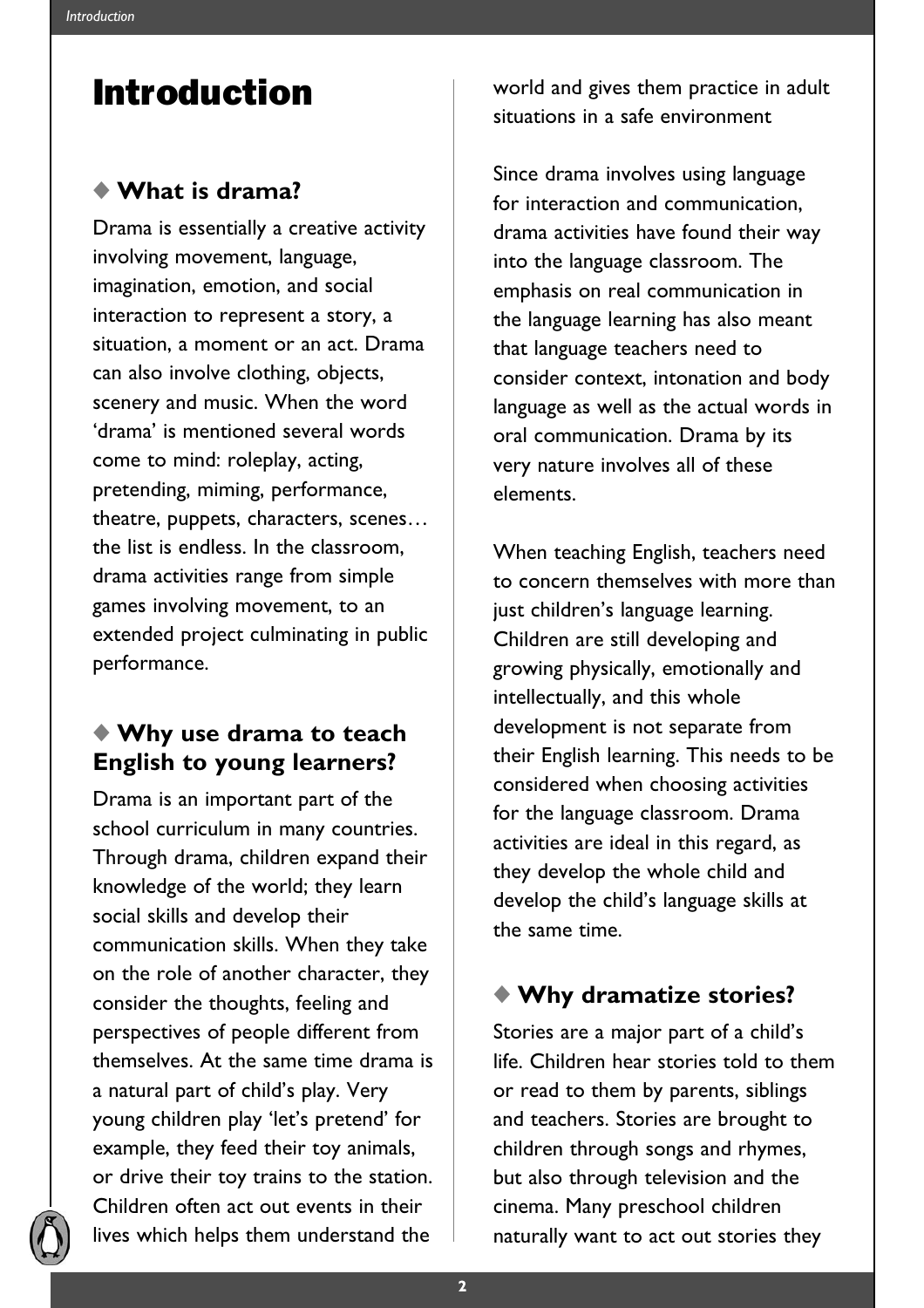enjoy and invite their parents, friends, siblings and even toys to play different characters.

Events in stories often raise complicated life issues or they introduce children to aspects of the adult world they may not have experienced before. Dramatizing stories allows children to explore these issues. For example, in the Penguin Young Reader *Snow White and the Seven Dwarves*, Level 3, jealousy, romantic love, loyalty and revenge, and family relationships can all be explored through drama. Drama also gives meaning to the language of the story. While familiarization of the story is supported through reading and language activities, such as those in the Penguin Young Readers Factsheets, the story is further reinforced through dramatization.

#### ◆ **How do I choose the most appropriate drama activity?**

Choosing the right activity for your pupils and for the story depends on many things:

◆The language ability of the pupils. Pupils with more language and greater fluency can better handle improvization activities, whereas beginning pupils can mime and speak selected lines chorally.

◆Their general confidence level. Some classes have a higher energy level than others and will enjoy more active,

vocal activities. Some pupils are more concerned with accuracy and are less willing to try fluency activities, no matter what their level.

◆The size of the class. Most of the activities in this Guide can be adapted for different class sizes, but some activities require particular numbers in each group to match the number of characters in the story.

◆The classroom environment. You will need to consider the use of classroom space in each activity and choose those that can be adapted to your classroom

◆The nature of the story and the text. Some stories have more action in them and are therefore more suitable for miming activities, and some have little action. Some story texts contain dialogues to act out, some stories are primarily narrative and do not have much direct speech. You need to consider which activities naturally arise from the story and the text.

#### ◆ **When should I use drama?**

Pupils should be very familiar with the story before using drama activities. Because drama requires confidence, spontaneity and imagination, pupils should know the story well and be comfortable with the language of the story. Having pupils improvize or mime a story they do not know well can be demoralizing because it presents challenges they cannot meet.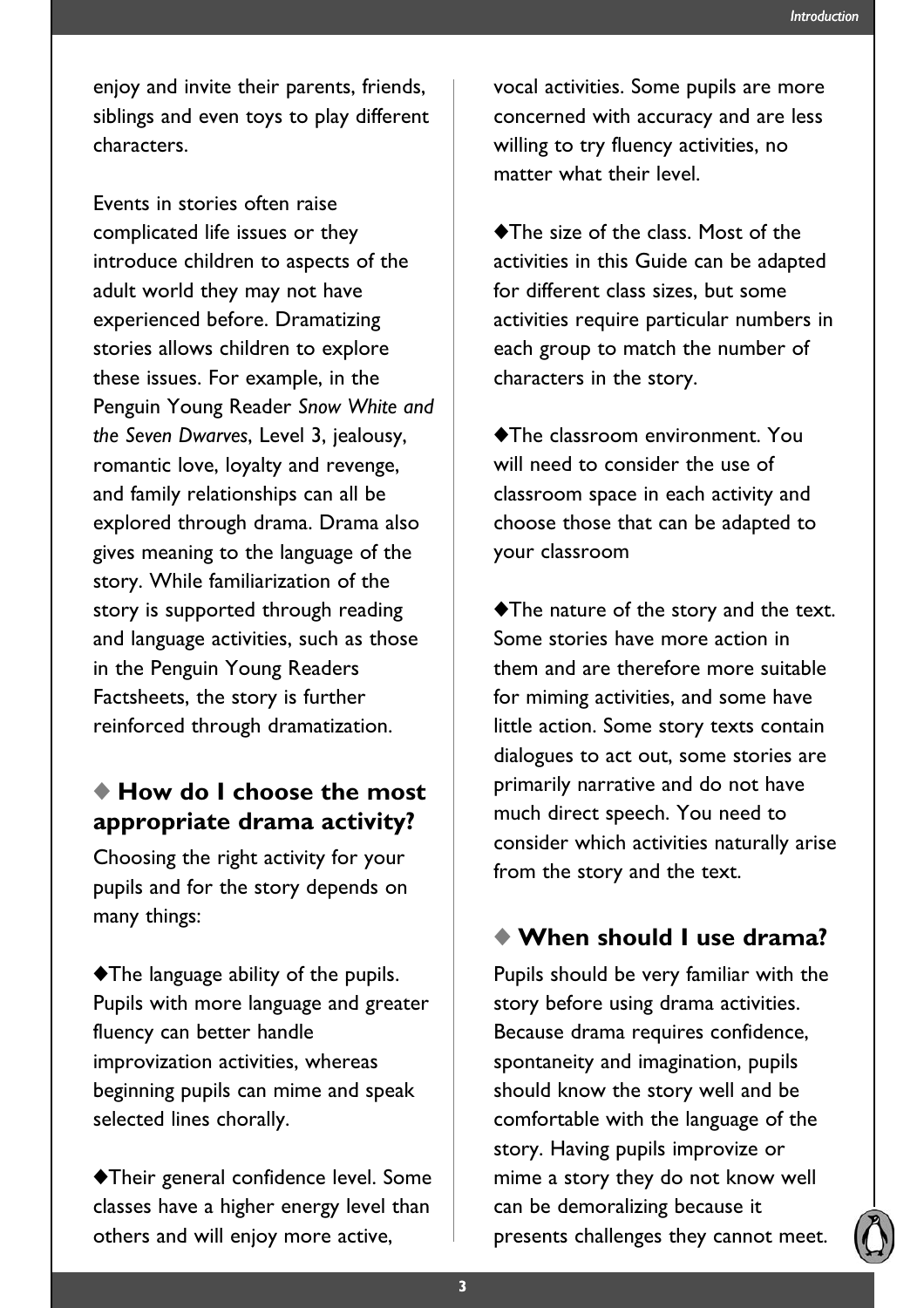# PART ONE Drama techniques

Broadly speaking there are three main techniques to dramatizing stories: Using movement without speaking, which is called *mime*; using the printed word either from a story or from a script devised from a story; and freer roleplay or improvization where pupils use their own language resources and creative movement to act out what the characters of a story say or what they might say and do. There are infinite variations on these three broad techniques. Pupils can be the characters themselves or puppets can be used. The whole story can be dramatized or just one or two scenes, or a character can be explored. Real objects can be used as props; simple costumes such as a hat can be worn. Each of these techniques can be adapted to give more support or create more challenge depending on the level and needs of your pupils, and they can all be used with the support of a narrator, most often the teacher, to give structure to the story.

### ◆ **Mime**

Mime involves pupils imagining themselves as a character in the story and using movement without words to depict the story as the teacher reads it aloud or describes a scene. This technique focuses on the listening skill as pupils demonstrate understanding

of what they hear through their actions. It is, therefore, particularly appropriate for pupils with less English or as a lead-in to using a script or improvization. Certain stories lend themselves very well to mime because they contain a lot of concrete action. For example, in the short story 'Arnold's Sporting Adventures' in Story Shops *Winners and Losers,* Level 3, pupils can mime each sport Arnold tries. In the story *The Golden Goose,* Level 2, pupils will enjoy getting stuck to each other and walking around the room with Simpleton. Young pupils can pretend to taste the porridge and sit in the chairs in *Goldilocks and the Three Bears,* Level 1*.* Acting without words can also be done with puppets. *Worksheet 11* suggests simple hand puppets for *Tom Thumb*, Level 1.

### ◆ **Using story dialogues and scripts**

Using written dialogues, either from a story or from a script based on a story, combines movement with controlled speaking. It is important to choose dialogues that pupils can learn easily such as those with repetition or rhythm. Again, puppets can be used and scenery, props or costumes can also be brought in to aid pupils' imaginations. *The Three Billy Goats Gruff*, Level 1, contains both narrative and simple repetitive spoken text. Pairs of pupils can also act out the scene in *Little Red Riding Hood*, Level 2, between the wolf and Little Red Riding Hood on pages 10 and 11 with its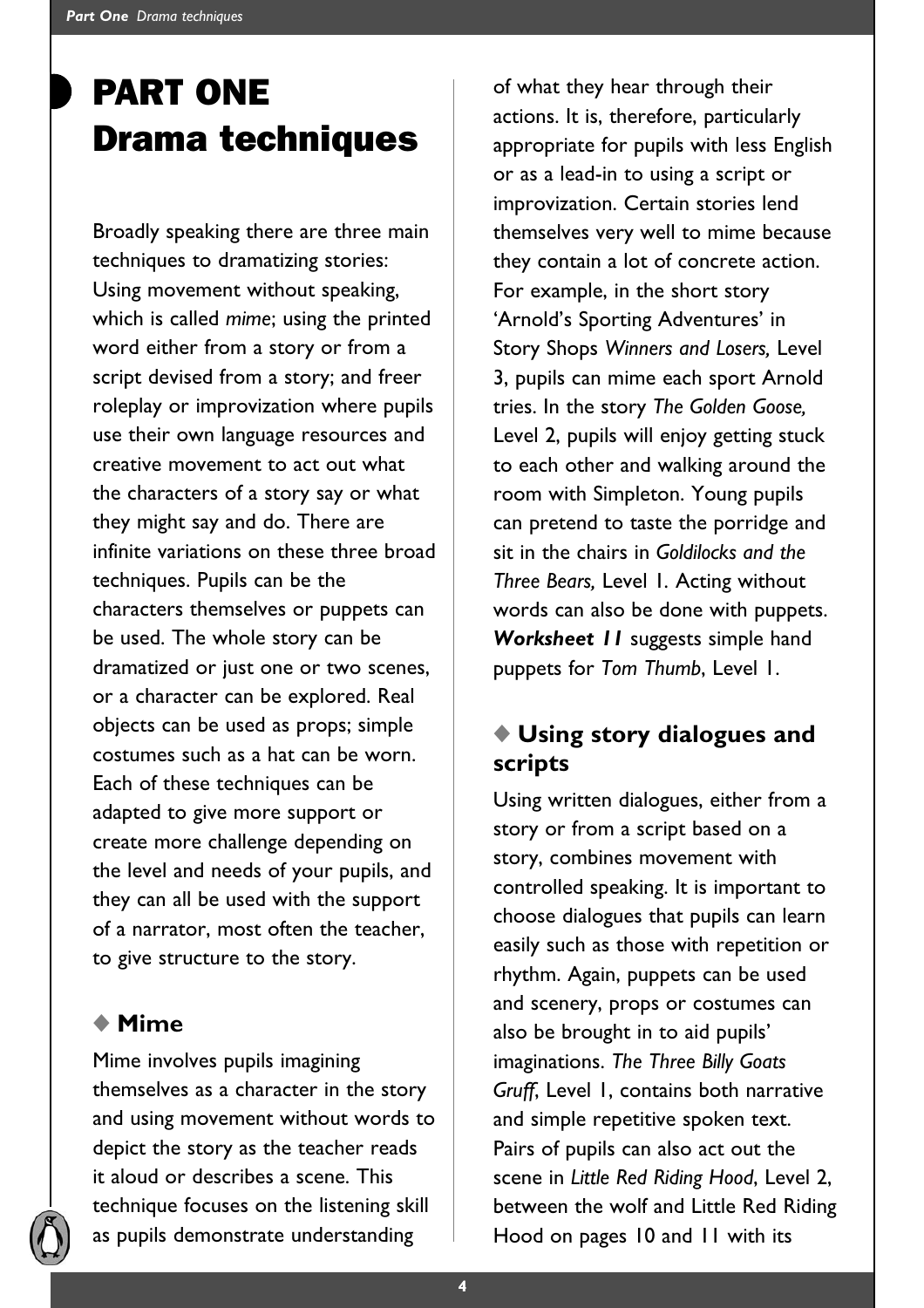simple question and answer pattern. Many children's stories can be turned into scripts for plays. If the script includes some choral speaking, narration and simple lines, then all pupils can participate. *Worksheet 14* is an example of a script based on the story, *The Musicians of Bremen*, Level 1. It is possible to turn this script into a full stage production (see Part Four for more details).

#### ◆ **Role play and improvization**

In this technique, pupils act out a story or scene creating the dialogue themselves as they go along, without memorizing a script or reading from a story text. Pupils therefore need to use whatever language they have to express the character's meaning. If the roleplay is based on the story, the pupils' dialogue may be very similar to the dialogue in the story. This shows the teacher what language the pupil has acquired from the story already. Roleplays can also be based on a narrated scene from a story (without dialogue), or on an entirely new scene introduced by the pupils or teacher. Simple, repetitive stories such as *Goldilocks and the Three Bears*, Level 1, are suitable for improvizing at this level. For Level 4 pupils, *The Pied Piper of Hamelin* has several suitable scenes for improvizing, such as the meeting between the Mayor and his men on page 9, or the meeting between the Mayor and the Pied Piper on pages 11 and 12.

# PART TWO Exploring the story

A story contains several elements – sounds, characters, objects and scenes – which can be explored through the dramatic techniques described in Part One. Focusing on a particular element of a story helps pupils increase their imagination and creativity in a structured way.

### ◆ **Sounds**

Adding sound effects to your story is a simple way to bring the story to life. The sounds can be actual sounds in the story, or narrative expressions to give response and meaning to the lines of the story. All pupils can participate in making the sounds and it can be done with classes of any size.

First, establish the various sounds in the story and at what point they occur. Discuss with the class if the sound should be loud or soft, long or short, and so on. Have the whole class make the sounds in unison while you call out the scenes. Then read the story aloud in a dramatic voice showing pupils the illustrations in the book at the same time. Pause at the appropriate moment while the whole class makes the sounds. Alternatively, the class could be divided into smaller groups and each group is responsible for a sound or, if they are confident,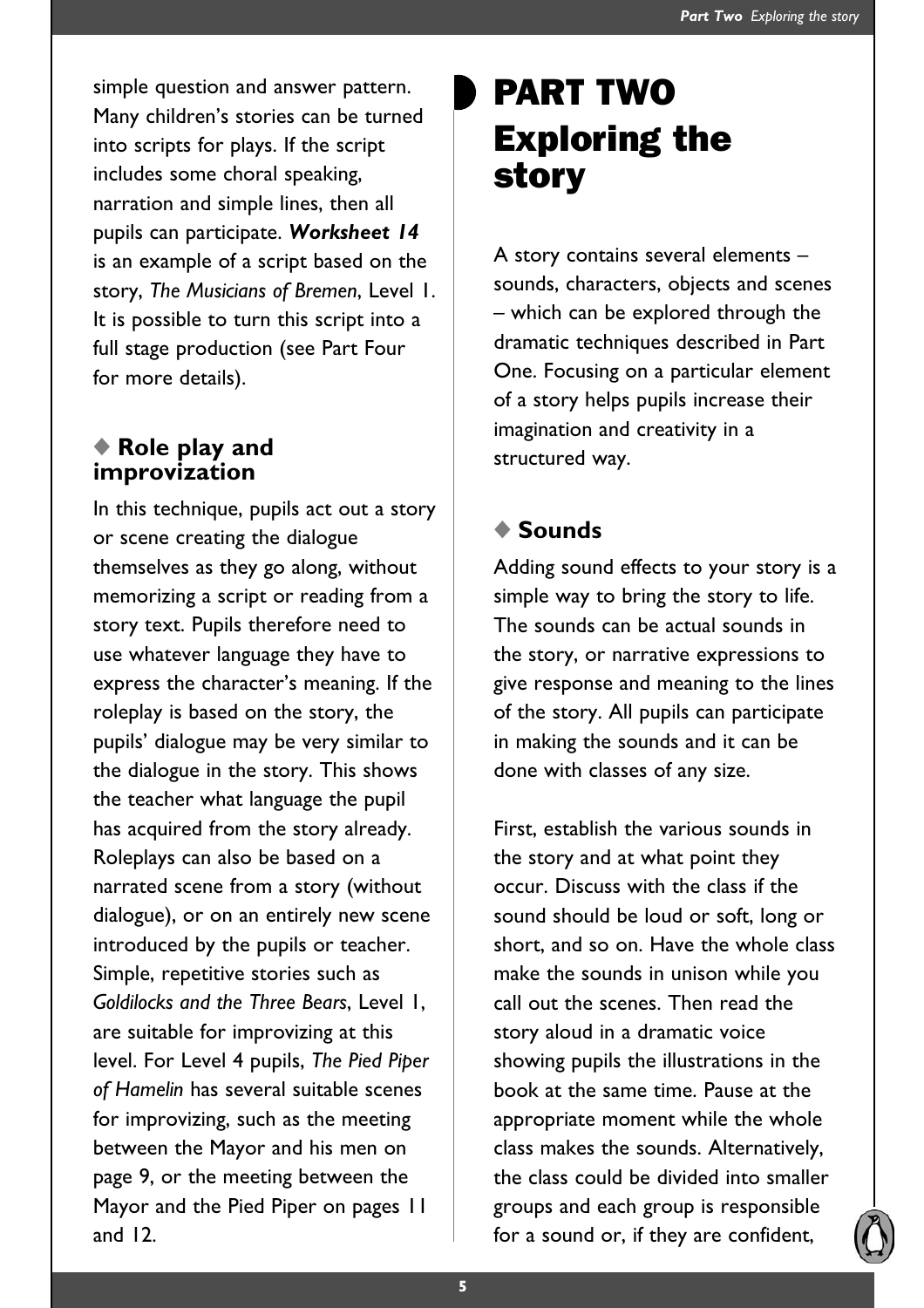pupils can make up their own sounds. Read the story and pause as each group makes their sound at the appropriate moment.

Here is the text of *The Little Mermaid*, Level 1, with suggestions for sounds in brackets. *Worksheet 1* also gives sound effects for *The Princess and the Frog*, Level 3.

The sea king lives in a castle. His castle is under the sea. The king has six sisters. They are girls with fish tails *(swish swish swishy swish).* One mermaid looks at the ships. She likes to see the men and women *(Oooh!)*. Men and women have legs, not fish tails *(stomp feet rhythmically).* She can see a handsome man *(romantic Ahhhh!).* It is very windy *(whooo! whoooo! or other blowing sounds)*. The ship is going down. The men and women jump in. *(Help! Splash!)* The little mermaid does not like to see the men and women in the water. The little mermaid helps the handsome young man. She likes him (*romantic Ahhh!)*. She swims to the sea monster, he will help her get legs. 'Drink this,' says the sea monster. 'Swim to the sand. Find the young man again. 'Thank you,' says the little mermaid and drinks it quickly *(glug, glug glug)*. The little mermaid swims to the sand and has legs! *(stomp feet)*. She speaks to the young man. The little mermaid likes the young man, but he likes another girl *(aw!!)*. She goes to her sisters. She is a mermaid again. *(swish swish swishy swish)* She is unhappy now. *(crying sounds)* 'What's the matter?' ask her sisters. She does not answer, she looks at the ships *(big sigh).*

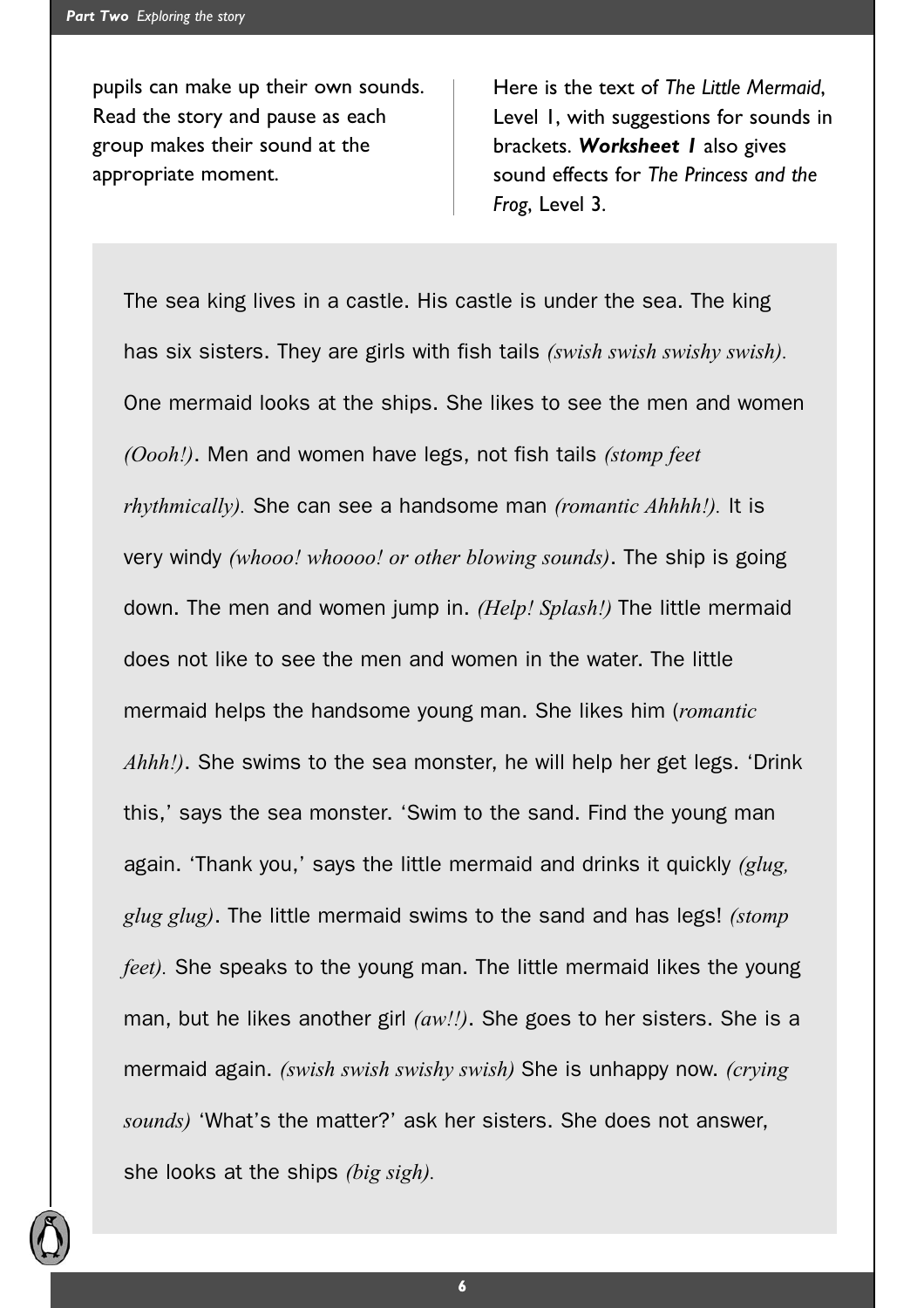#### ◆ **Objects**

Many stories have objects which are central to the plot, for example the magic lamp and the magic ring in *Aladdin and the Lamp,* Level 3. Miming objects from a story or several stories is a simple technique, and the concrete nature of objects makes them easier to mime. *Worksheet 2* is a miming game which uses objects from *Sleeping Beauty*, *Snow White and the Seven Dwarves* and *Hansel and Gretel*, all Level 3 stories. Pupils work in groups of four to six. Check that pupils know the meaning of the words on the cards. Each group has a set of cards face down on the table. Pupils in turn take a card and mime the object. The other pupils must guess the object and the story it comes from. The first person to guess correctly gets to keep the card. The pupil with the most cards is the winner.

#### ◆ **Characters**

Drama activities can focus on more than just a character's words. Pupils can also explore the character's actions, their voice, the way they walk, their inner thoughts and feelings, and their past experiences.

#### *Action symbol*

With the class, decide on an action or simple mime to represent that character. Practise these actions with the whole class by calling out the character. The whole class then does the action. Next read the story to the class. Each time a character is

mentioned the pupils do the action for that character. For example, for *Little Red Riding Hood*, Level 2, here are possible actions for each of the main characters:

◆ Little Red Riding Hood Arm bent as if holding a basket, skipping

◆ The Wolf Hands up as paws and a snarling face

◆ Grandmother Hands over face in a gesture of fear

◆ Woodcutter Swinging an axe

#### *Walking characters*

If possible, clear a space in the classroom for pupils to walk around. If the size of the classroom or furniture restricts this, ask pupils to walk between the desks and up and down the aisles. Call out the name of a character from the story. Pupils must imagine that they are that character and walk the way they imagine the character to walk. After a few seconds, call out another character. Encourage pupils not to follow each other. For example, in the story *Snow White and Rose Red*, Level 2, the two sisters would walk side by side or arm in arm, the bear could walk with big slow steps, the dwarf fast little steps with a grumpy expression; and the prince could walk with relaxed comfortable strides, hands behind his back or on his hips with his head held high.

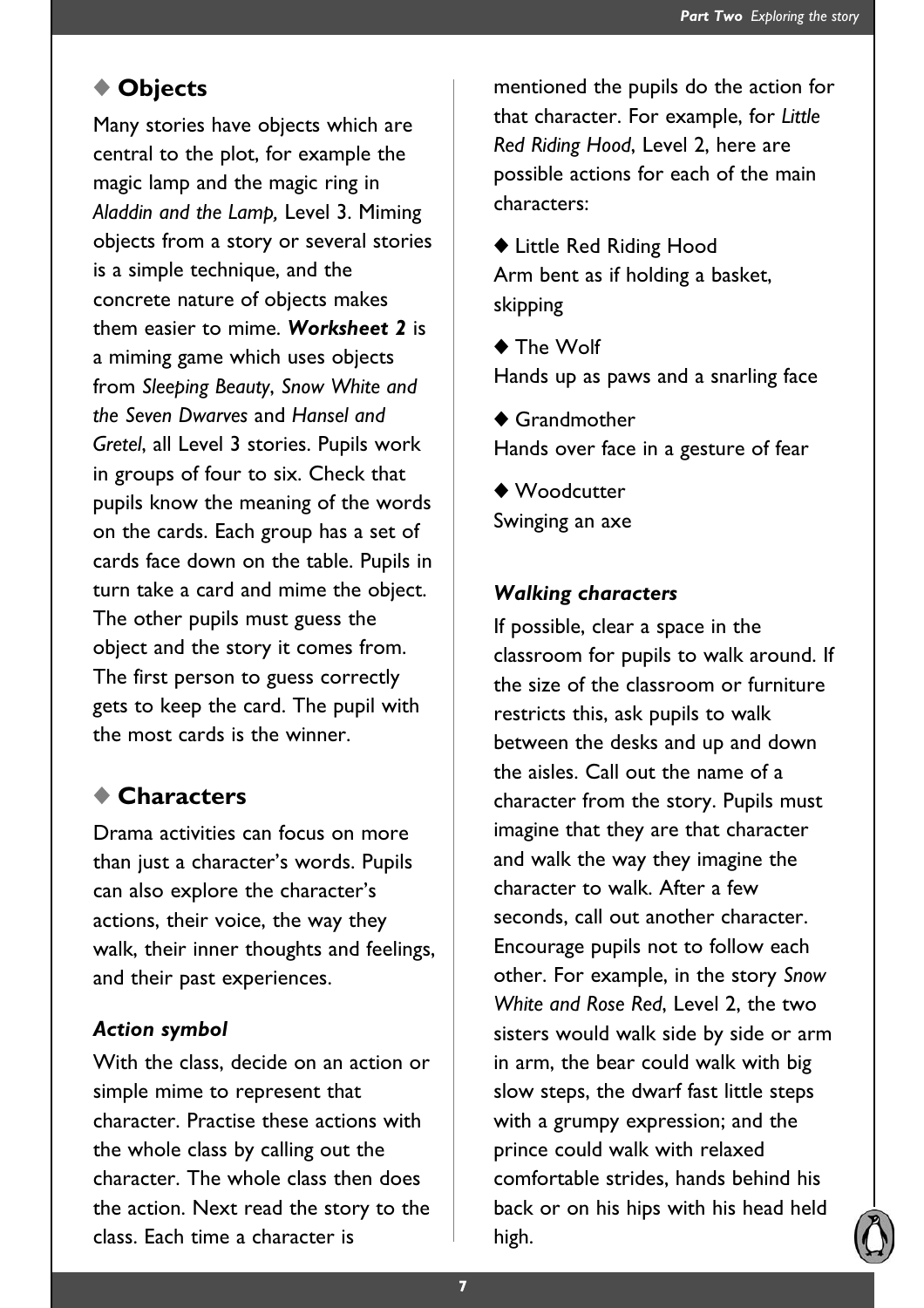#### *Find your partner/group*

In this activity each pupil is given a card with a character's name on it. There should be at least two cards of each character, depending on your class size and the number of characters in the story. Shuffle the cards and hand out one to each pupil. Tell the pupils not to show their card to each other. Pupils should walk around the classroom saying a line spoken by their character in the story. The pupils should find the other pupils who have the same character. Pupils should be encouraged to speak in the voice of their character. To give pupils more support, the line could be written on the card. To make the activity more challenging pupils can improvize a line that the character might say or think.

Here is an example using *Tom Thumb*, Level 2

- ◆ Don't eat me! (Tom)
- ◆ I was scared! (mother)
- ◆ You can work for us. (2 bad men)
- ◆ What a clever little boy! (policeman)
- ◆ Well done, Tom! (the King and Queen)

#### *Interview a character*

This activity allows pupils to explore a character in more depth, for instance, to find out a character's intentions, or their point of view. In this way characters are given real, human qualities which leads to a deeper understanding of the story but perhaps more importantly, encourages pupils to examine stereotypes or negative portrayals of people and animals sometimes found in traditional stories.

One pupil plays the role of the character and one or two other pupils interview the character. The activity demands a degree of creativity and spontaneity. For more support, *Worksheet 3* is a planning sheet for pupils' questions. At the same time, those in character roles can get together to discuss their character in preparation for the interview. As pupils interview a character they can take notes on their responses for reporting back later. This activity is suitable for stories such as *A Thief in the Village*, Level 4, where the characters' intentions and feelings are not explicitly expressed in the story. Pupils could roleplay and interview Big Walk and Duke, for example. In *Hansel and Gretel*, Level 3, pupils can interview the stepmother to find out her point of view. *Worksheet 4* provides even more support for interviews between the police and Jake Lima, and the police and the two children in the first cartoon story in Story Shop: *The Present*, Level 2.

A variation on this activity is to have one or two pupils give a character advice or discuss a particular problem the character is having. Again, in *Hansel and Gretel*, Level 3, pupils could try to persuade the father to stand up to his wife and not leave his children in the forest. In *The Pied Piper of*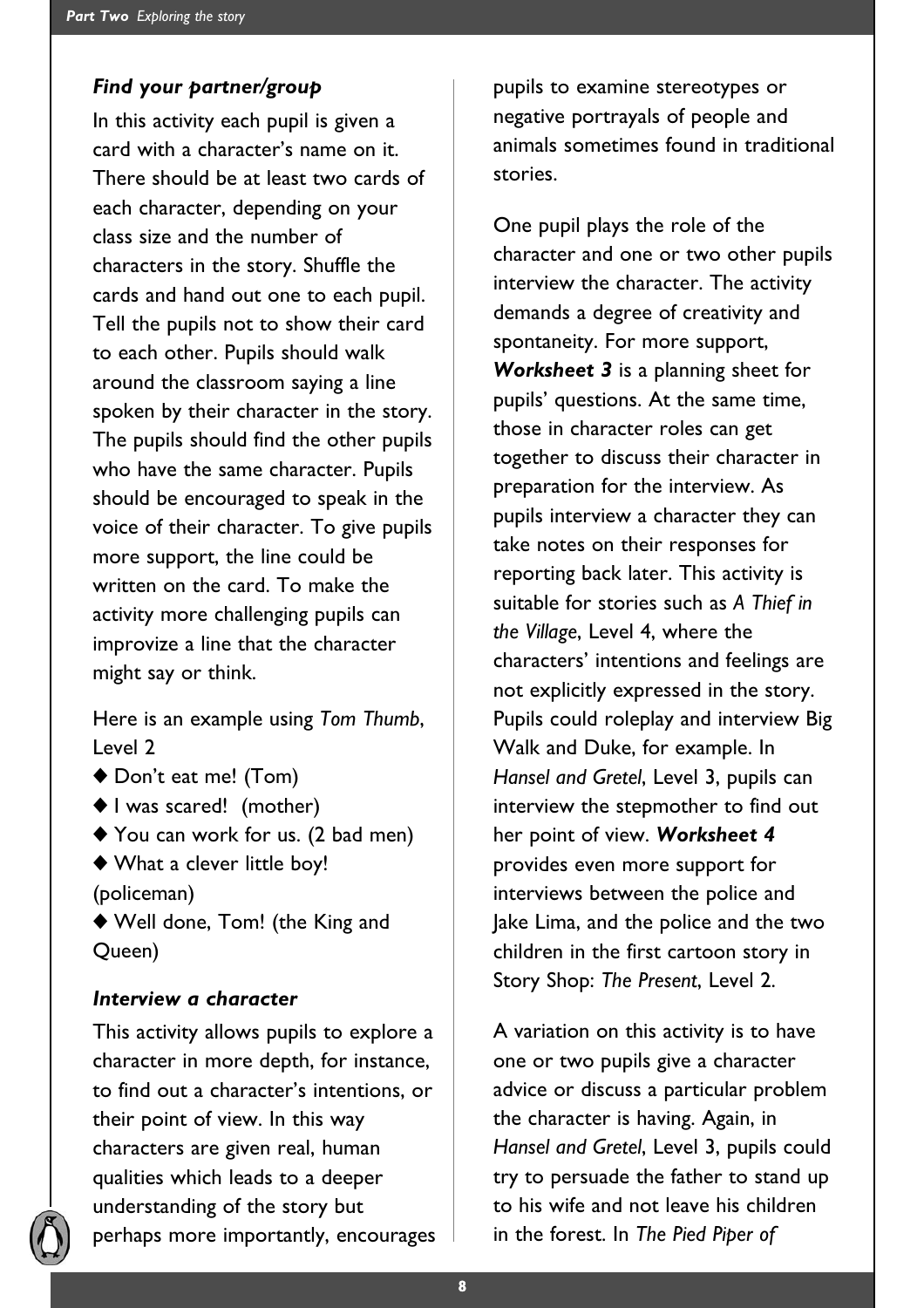*Hamelin*, Level 4, pupils could persuade the mayor to pay the Pied Piper, or try to convince the Pied Piper not to take the children from the village.

### ◆ **Scenes**

Dramatizing scenes helps to break down a story into more manageable parts. In these activities, scenes are explored through mime, dialogue or both.

#### *Snapshot scenes*

Choose several scenes from the story. Put pupils into groups according to the number of characters in the story. A scene is called out to the whole class, or that part of the text is read aloud. Pupils quickly decide who is which character and pose as if they were in that scene. For many scenes, pupils may arrange themselves like the illustration in the book. For example, in *Sleeping Beauty*, Level 1, the scenes might be:

◆ The king and queen are on the balcony speaking to the crowd.

◆ The good fairies lined up to see the baby.

◆ The princess has fallen asleep.

◆ The Prince walks through the castle. Everyone is sleeping.

◆ The princess wakes up and sees everyone.

◆ The prince and princess get married.

#### *Guess the scene*

In this activity, the scenes are mimed by a group of pupils and the other pupils try to guess or describe what is happening. The scenes can be written

on slips of paper for the miming group to read. An example of this is *Worksheet 5* for *Cinderella*, Level 2. This activity could also be done as a team activity, with one team miming the scene for another team.

#### *Dialogues*

Many stories have a combination of narration and direct speech. Pupils can create a dialogue between characters where the original story has narration. This allows pupils to bring particular scenes to life through the spoken word, and to explore characters in more depth.

#### *Written dialogues*

In *Rapunzel*, Level 4, pairs of pupils can write the dialogue between the man and his wife after he has stolen vegetables from next door, the Prince and the Princess as they chat in the tower, and the Prince and Rapunzel when they see each other again. After the dialogue has been written, pairs of pupils can practise them and act them out. This activity is suitable for Levels 3 and 4 but can also be adapted for Levels 1 and 2. *Worksheet 7* demonstrates one way to adapt this activity for a Level 1 story, *Sleeping Beauty*.

#### *Improvized dialogues*

Prepare a list of several scenes from a story the pupils know well, and the number of characters in each scene. To encourage spontaneity, ask pupils to walk around the room in no particular direction. Ask pupils to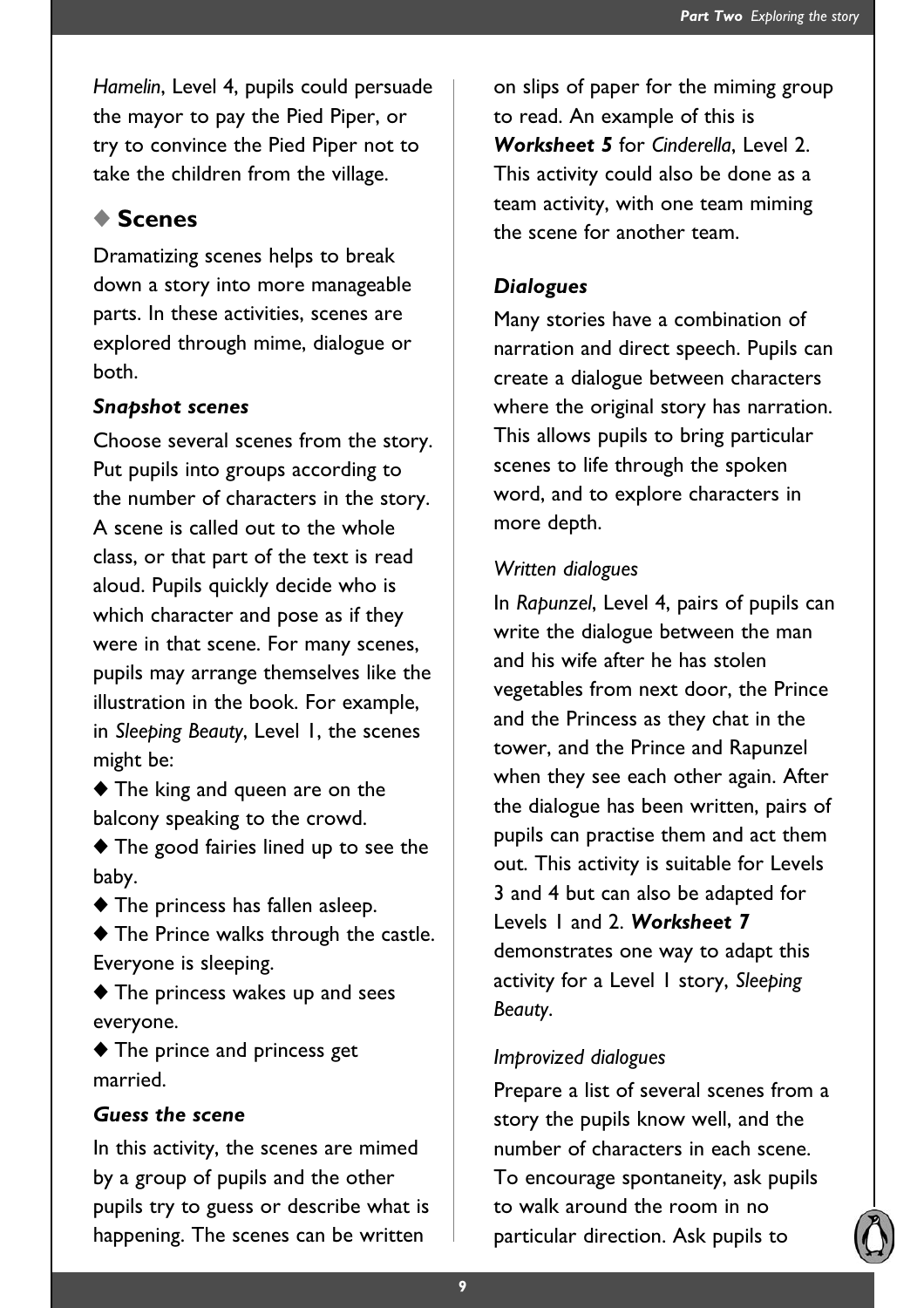form a group containing the number of characters in the first scene. When pupils are in their groups, describe the scene from the story. Groups quickly decide on characters and act out scene with whatever language they have.

*Pinocchio*, Level 4, has several distinct scenes for this activity: Geppetto makes Pinocchio, the police put him in prison, puppet show and the puppet master, the cat and the fox, the blue fairy, the donkey children, meeting Geppetto in the fish, and going home.

#### ◆ **Exploring one story**

The ideas above can be used in a series of lessons exploring one story through drama. After pupils are very familiar with the story they can build up their dramatization first through simple mimes or sounds, then recreating scenes, to extending scenes through improvization or character exploration. It helps to 'brainstorm' various activities around one story before planning a series of lessons or choosing particular activities.

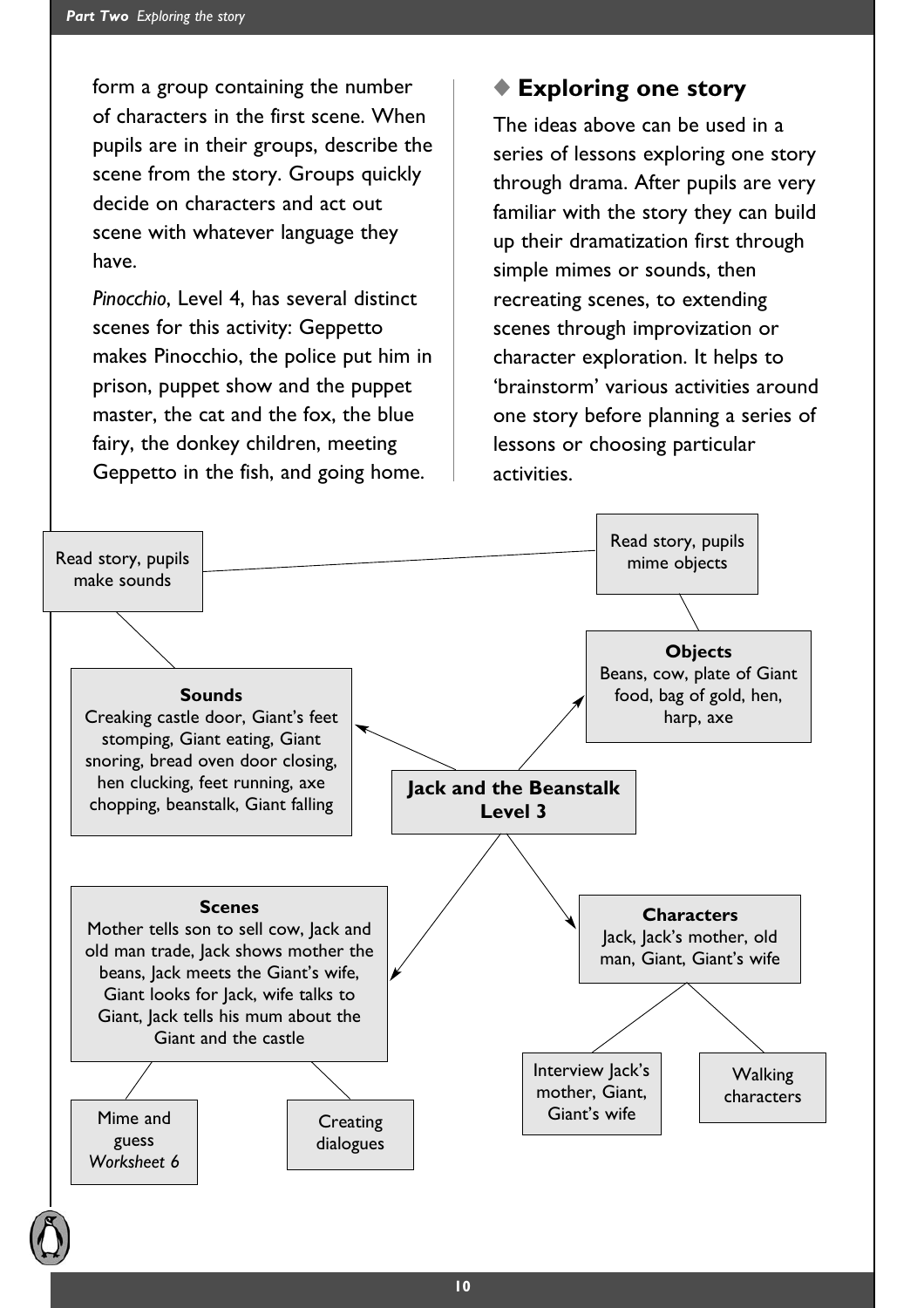## PART 3 Making the story real

Concrete items, such as puppets, props and costumes, support drama activities based on stories. They help to bring the story off the page of the book and into real life. Pupils find that things they can touch, hold, see, and wear, help them with the meaning of the story. Young pupils are able to believe in puppets, and in some ways they are more 'real' to the pupil than a classmate acting as a story character.

### ◆ **Puppets**

Pupils enjoy talking to puppets and making puppets talk so they are ideal for dramatizing stories. Many of the stories and activities already described are suitable for puppets. Pupils can make their own simple puppets. As a craft activity, making puppets gives pupils exposure and practice in the language of instructions and reinforces language describing the characters of a story. When making puppets in class, make sure you show pupils a model of the puppet, demonstrate clearly how to make the puppet, have enough material for everyone, and make 'clean up' a structured part of the lesson.

There are several types of puppets you can make. Some have moving mouths and some do not, some work better for animals, some for people. Choose the type of puppet suitable for your story, your pupils and your resources. Here are simple puppets that can be made with few materials.

#### *Stick puppets*

*Worksheet 9* shows how to make a stick puppet for *The Ugly Duckling*, Level 3. The worksheet itself gives pupils reading practice. *Worksheet 8* is a planning sheet to help pupils remember all the characters in the story and think about which character they want to make. Of course, if you plan to dramatize the whole story, you will need to make sure all of the characters are made.

#### *Finger puppets*

These simple puppets involve drawing, colouring, cutting and sticking. *Worksheet 10* gives finger puppet templates for the characters in *The Tinderbox*, Level 2.

#### *Hand puppets*

These puppets are made by drawing on your hand with non-toxic, coloured markers. *Worksheet 11* shows several ways of doing this using the characters in *Tom Thumb*, Level 2.

#### *Drink box puppets*

Many types of puppets can be made with 'junk' or recyclable materials. This puppet is made by cutting and folding an empty drink carton. *Worksheet 12* is a reading activity where pupils label the pictures, complete the words and finally, follow the instructions to make the puppet.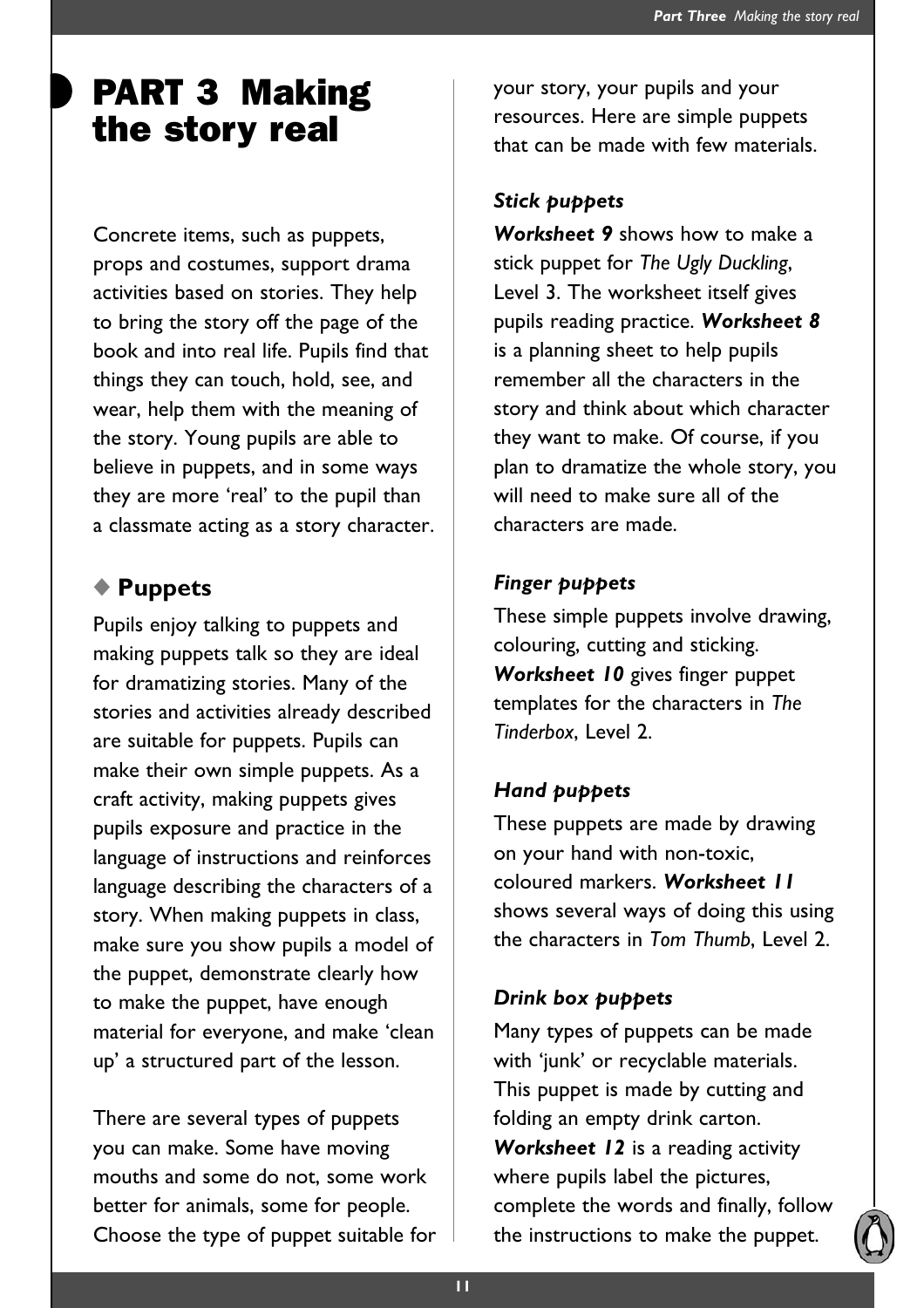#### ◆ **Masks**

Masks representing the characters in the story are worn over the face. Pupils will enjoy making masks as much as they do puppets. Be sure to keep glitter and other decorative material away from the eyeholes as it might come off and get into a pupil's eye.

When making elastic masks, make sure they only cover the eyes and upper face, or make an adequate hole for the mouth and nose so the pupil can breathe. *Worksheet 13* shows the robber's mask in *The Musicians of Bremen*, Level 1. Stick masks are made just like stick puppets. The pupil holds the mask over his/her face as they are acting. Stick masks are easy to make and allow the pupil to breathe, but movement is restricted as one hand is always used to hold the mask. Stick masks would be suitable for dramatizing *The Three Billy Goats Gruff*, Level 1.

#### ◆ **Props and costumes**

Props are objects used by the characters in the drama, and costumes are the clothing that the characters wear. Props help pupils play out a scene and costumes help them stay in character. Props can be items found at home or they can be made with paper, scissors and glue. Costumes need not be a whole suit of clothes, and they need not be exactly like the clothing in the illustrations in the

story. Usually, a hat or a jacket is enough to represent a character, and they are easily removed so pupils can switch roles. Some costumes like hats can be made by the pupils as a craft activity. Old adult clothing is often enough to put the pupil in an adult role. Here are suggestions for props and costumes for different Penguin Young Readers.

◆ *Goldilocks and the Three Bears*, Level 1 Props: 3 bowls and 3 spoons, a small chair, a pillow.

Costumes: elastic masks from *Penguin Young Readers Teacher's Guide to Using Stories in Class,* photocopiable worksheet; a headband with yellow hair made from strips of paper.

◆ *The Golden Goose*, Level 2 Props: an axe, bread, a golden goose made from cardboard and coloured paper.

Costumes: a green coat or green button-up shirt brought from home.

◆ *Snow White and the Seven Dwarves*, Level 3

Props: make a mirror and a sword from cardboard and aluminum foil, an apple, and a hair comb.

Costumes: make crowns and hats from paper, bring in a headscarf.

◆ *The Pied Piper of Hamelin,* Level 4 Props: a recorder or a plastic whistle. Costumes: a hat with a feather made from paper.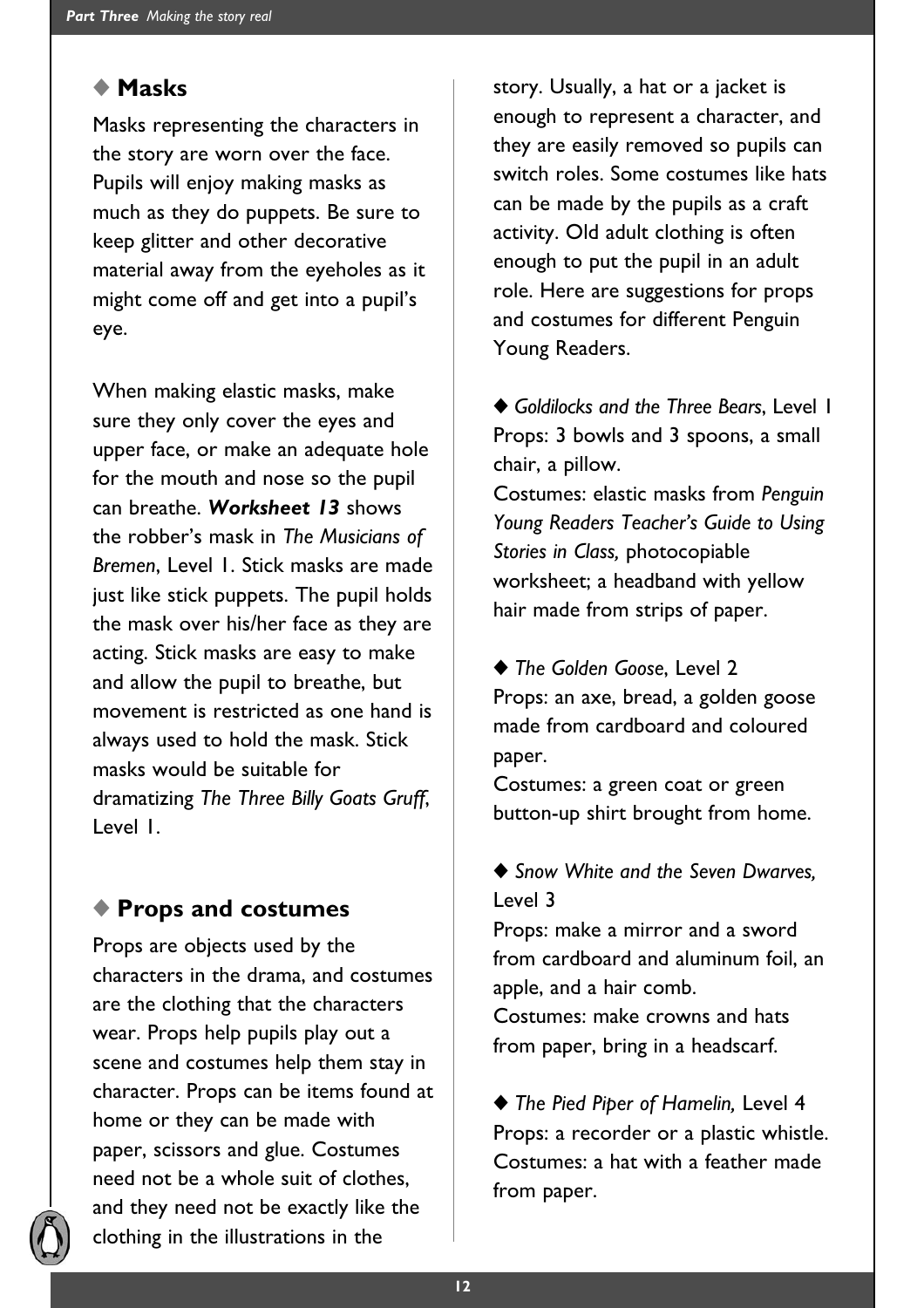#### ◆ **Scenery**

Scenery represents the arrangement of the environment, the buildings, the land, the furniture, and so on in a story. Scenery can be as simple as arranging classroom furniture to represent roads, houses, caves and bridges, or as involved as a life size mural designed and created by a class over several weeks. Some scenery is key to the story such as the green grass and the bridge in *The Three Billy Goats Gruff*, Level 1, or the bed that Goldilocks sleeps in. In these two stories, classroom furniture can be used: 3 chairs together can be a bed, and they can also be a bridge.

Making backdrops or murals for a puppet theatre or a drama performance is another worthwhile craft activity for pupils and can provide meaningful language practice if pupils are encouraged to plan their scenery and talk about it, or if they create scenery from a description, rather than copying from the illustrations in the book. For *The Ugly Duckling*, Level 3, pupils can create backdrops on large pieces of paper to be used with the stick puppets in *Worksheets 8 and 9.* These backdrops can be painted, drawn and coloured, or cut and pasted. Scenery for this story could include the following: spring time with nest and eggs, water with weeds, farmyard and barn, the river, a house, a cold rainy day, inside the man's house, and the lake by a castle. A simple puppet theatre can be made

by suspending a blanket between two pieces of furniture in the classroom. The backdrops can be stacked on top of each other in chronological order and can be taken down one at a time as the story progresses. Pupils kneel behind the blanket and move their stick puppets in front of the backdrop.

# PART FOUR Drama productions

Dramatizing a story can consist of a short 10-minute classroom activity to a whole lesson or series of lessons. The result of classroom dramatic work does not necessarily need to end in a public performance. As it has been shown in this Guide, classroom drama activities serve many learning purposes, the most important being to raise pupils' confidence in expressing themselves. However, pupils may also enjoy and learn from putting on a full drama production as a project for the term or school year. Rehearsals themselves provide purposeful repetition of language. Making props and scenery develops social and organizational skills. Putting on a production, however, involves considerable planning. A puppet theatre, like the one suggested above for *The Ugly Duckling*, Level 3, may be a more manageable production for your class in your school.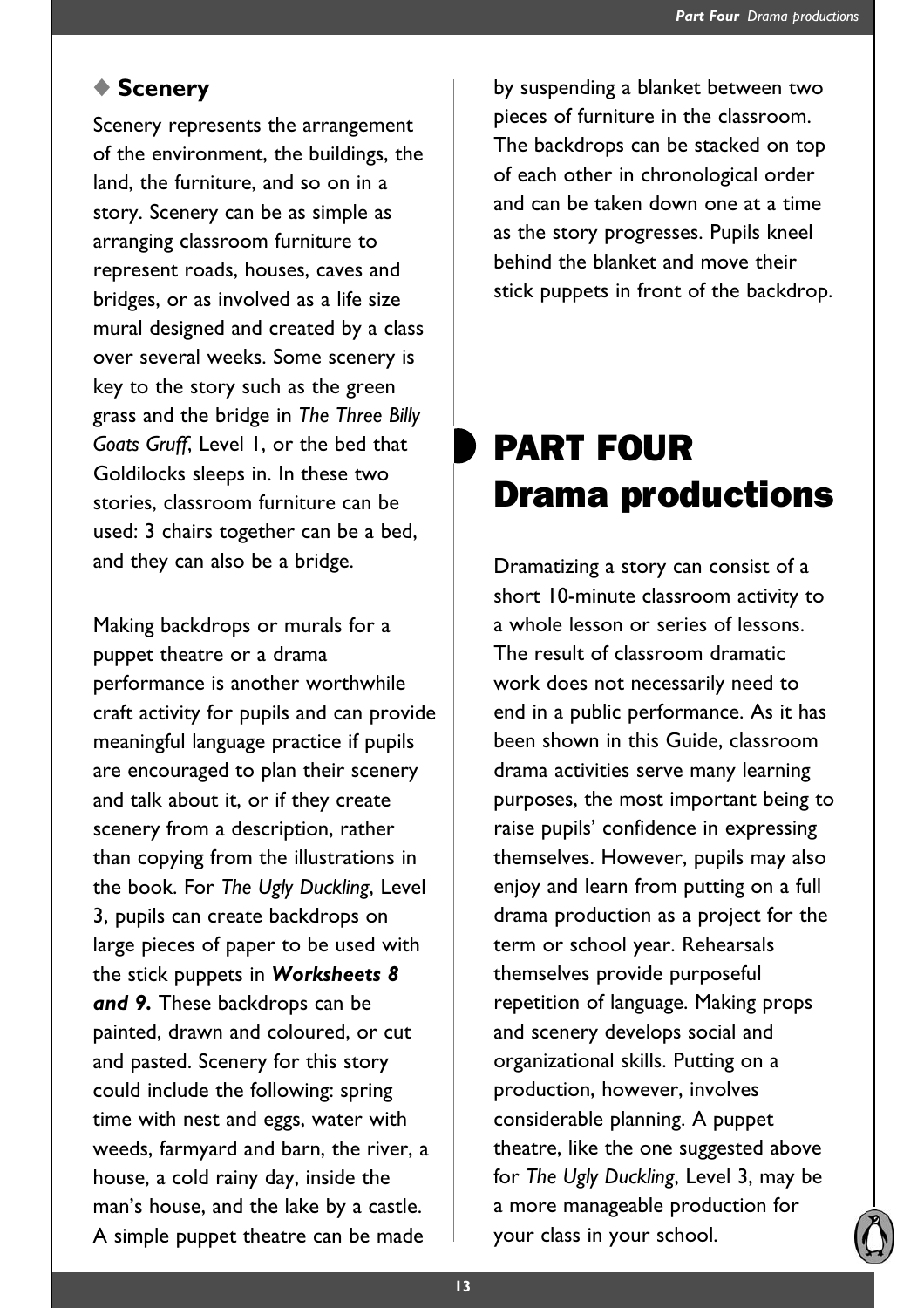### **PRODUCTION CHECKLIST**

#### *Script*

Is the script suitable for your pupils in terms of level, interest, familiarity and so on? Does it need to be adapted? Is the length suitable?

#### *Cast*

Are there enough characters for most, if not all, of your pupils to play? If not, do all pupils have meaningful and significant work to contribute, such as arranging scenery or working with lighting or music? Are the characters suitable for the pupils' culture, maturity, gender, and personalities?

#### *Director*

Will you be the director? Or you and another pupil?

#### *Costumes*

What clothing should the pupils wear? What items of clothing do you need? What can be made? What can be brought from home or borrowed?

#### *Props*

Which props are essential? Can you or pupils bring in props from home or gather them around your school? Can you make any of the props?

#### *Make up*

What make up is necessary? Are you using make up or face paints which are suitable for pupils' skin?

#### *Scenery*

What scenery do you need? What furniture do you need? Who will make it? When, and with what materials? If some pupils are acting in the play and some are making the scenery, how will you manage different pupils doing different things at the same time?

#### *Lighting*

What lighting is needed? At what points in the play? How will it be provided?

#### *Music*

Is music needed? What kind of music and for which parts of the play? Do you have musical instruments, a CD player or a hi-fi to use in the performance venue? If not, can you and the pupils make musical instruments?

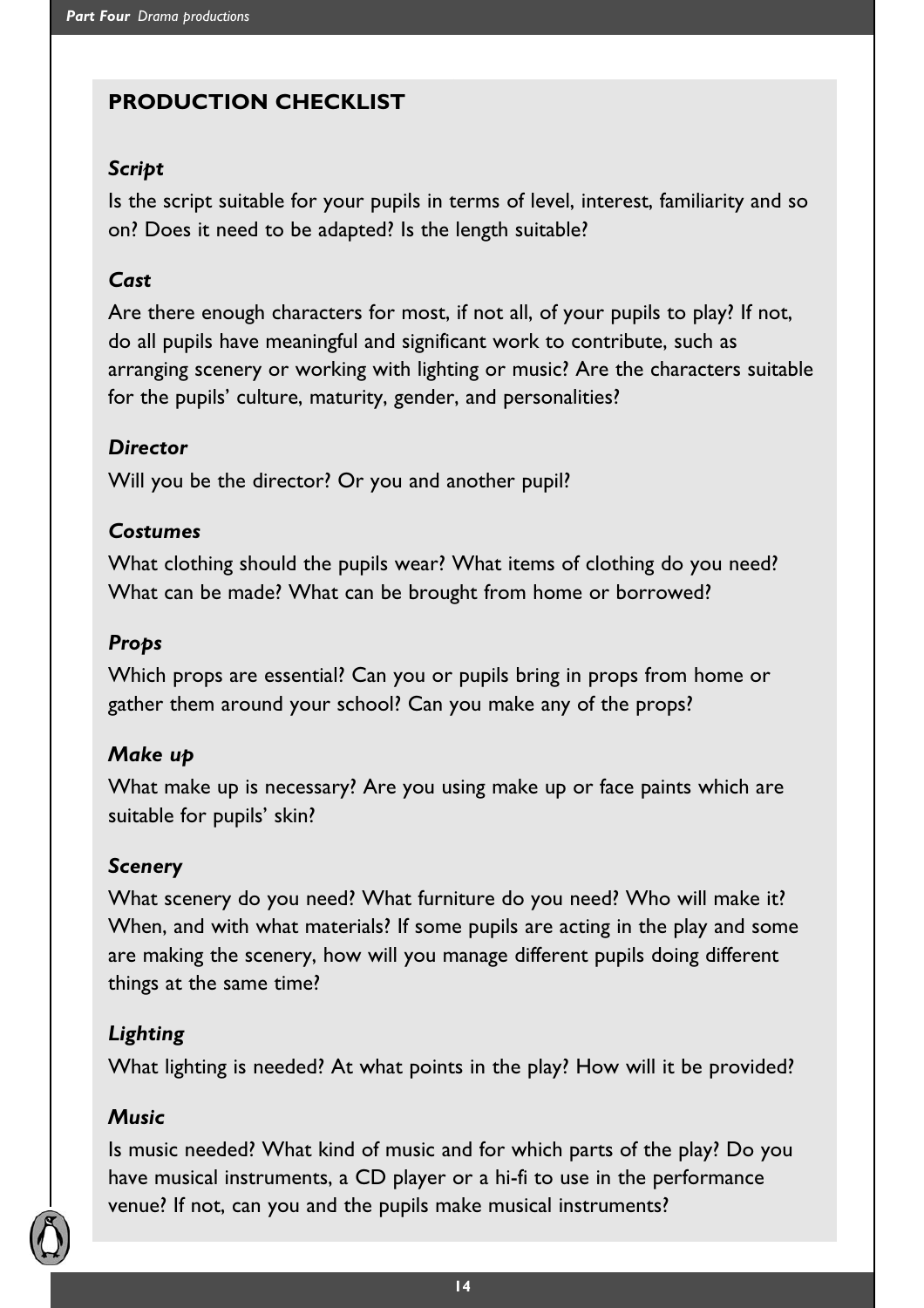#### **PRODUCTION CHECKLIST continued**

#### *Performance location*

Where will the performance take place? Is it large enough? Is there enough room for the expected audience? Do you need to book or reserve the venue?

#### *Offstage*

Do you need an 'offstage' area before, during or after the play? This could be the same room as the performance if the audience is not allowed to enter before a certain time.

#### *Rehearsal schedule*

Will you rehearse during class or after class? Do you need parental permission? Have you scheduled the date of the dress rehearsal?

#### *Date(s) and time (s) of performance*

When is the performance? Will you have repeated performances?

#### *Invitations and announcements*

Who is your audience? Who will design the invitations? How will they be distributed? How else will the play be advertised?

#### *Photographs or videotaping*

Do you want the performance recorded in any way? Who will do it?

*Worksheet 14* provides a script created from the story *The Musicians of Bremen*, Level 1, suitable for a full production. It can be done with large or small classes, because the number of pupils in the chorus is unlimited and there can be more than three robbers. Since the story is more suitable for 5- 7 year olds, the teacher should be the director and the narrator. For costumes, *Worksheet 13* shows how to make headbands and masks. Pupils playing robbers can wear black, and the pupils playing animals can wear brown and gray clothing. Face paints can be used for whiskers on the

animals… and the robbers! Props needed are a stick for the master and plates and spoons for the robbers. Pupils can paint two large backdrops. One backdrop is the countryside for the first half of the story, and the other is a house at night time for the second part of the story. A table and chairs are needed for the scene in the house. When night falls in the story, the lights in the classroom can be turned off and pupils can turn on torches. When the one robber returns to the house, the animals can hold their torches under their faces pointing upwards for a scary effect.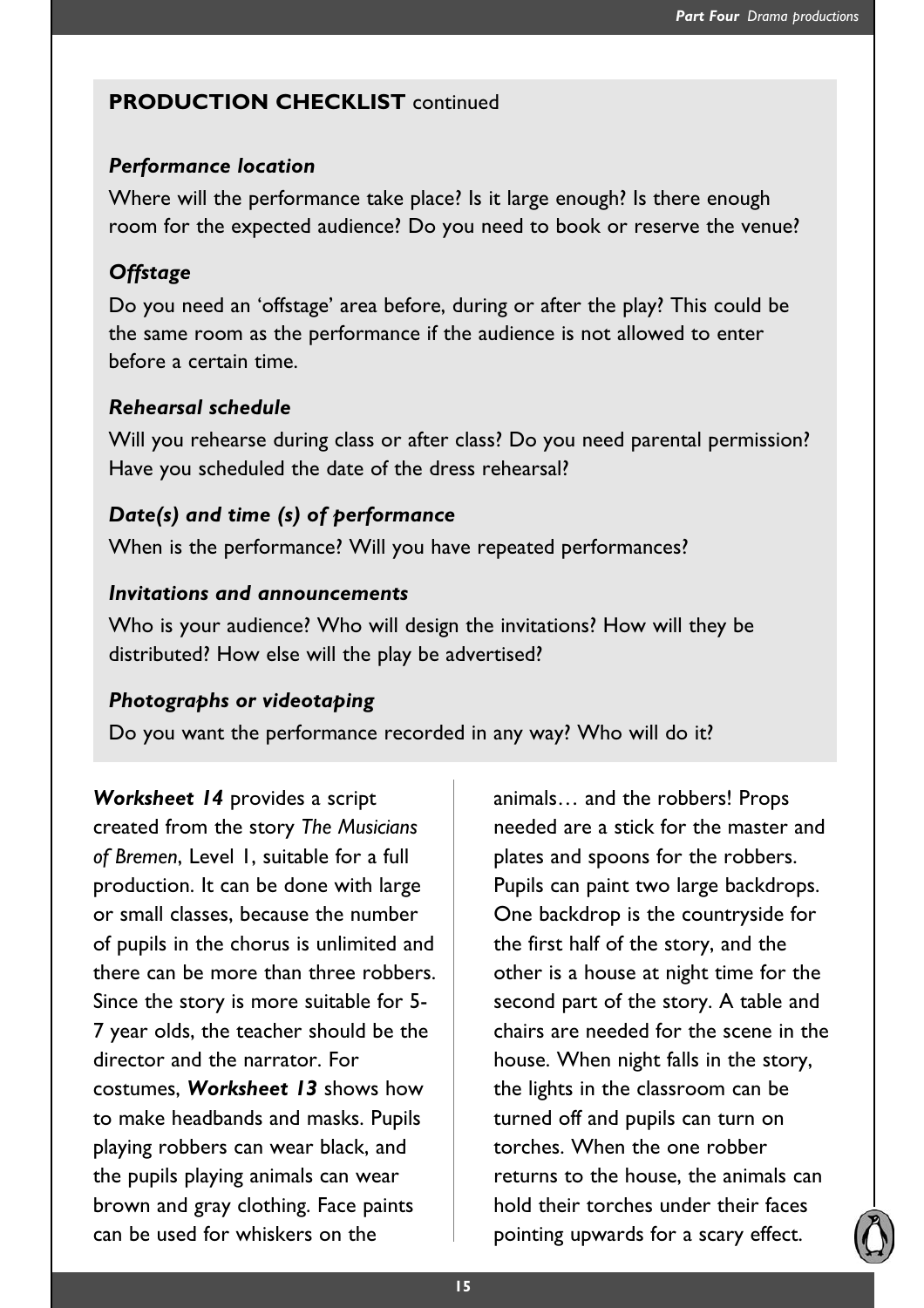## PART FIVE Drama and your pupils

### ◆ **Introducing drama to your class**

◆ Introduce drama into your classroom in small amounts, so pupils become used to movement, mime, voice, sound and so on. Adapt the simple activities in this Guide to use as warmers or short activities in other topics you may be working on in your class. For example, pupils can do the Walking Characters activity (page 7) with the teacher giving instructions such as 'you are late for school' 'you are very tired', 'you are walking on hot sand', and so on.

◆ Use dramatic elements when you tell or read stories. For example use gestures, use different voices for the characters, and bring in props to hold up and use as you tell or read the story.

◆ Start with simple activities that pupils can do all together, and slowly build up to activities which demand more spontaneity, confidence and creativity.

# ◆ **Establishing positive attitudes towards drama**

◆ Establish a safe environment by giving pupils plenty of chances to use drama with trusted classmates, or to do mime or say lines together with the whole class. Not all drama activities need to end with performances in front of the whole class.

 $\blacklozenge$  Be sensitive about casting – some boys may be uncomfortable playing female roles and vice versa, or some pupils may not like to take on the 'bad' characters. However, it may be appropriate to encourage pupils to take on different roles in order to explore them and expand personal boundaries.

- ◆ Praise pupils for their efforts.
- ◆ Offer constructive feedback and do not to be over critical.

◆ Never force pupils to perform or use performance as punishment.

◆ As pupils increase in imagination and confidence, let them contribute their ideas to the activity.

◆ Make dramatic activities a regular part of the teaching programme.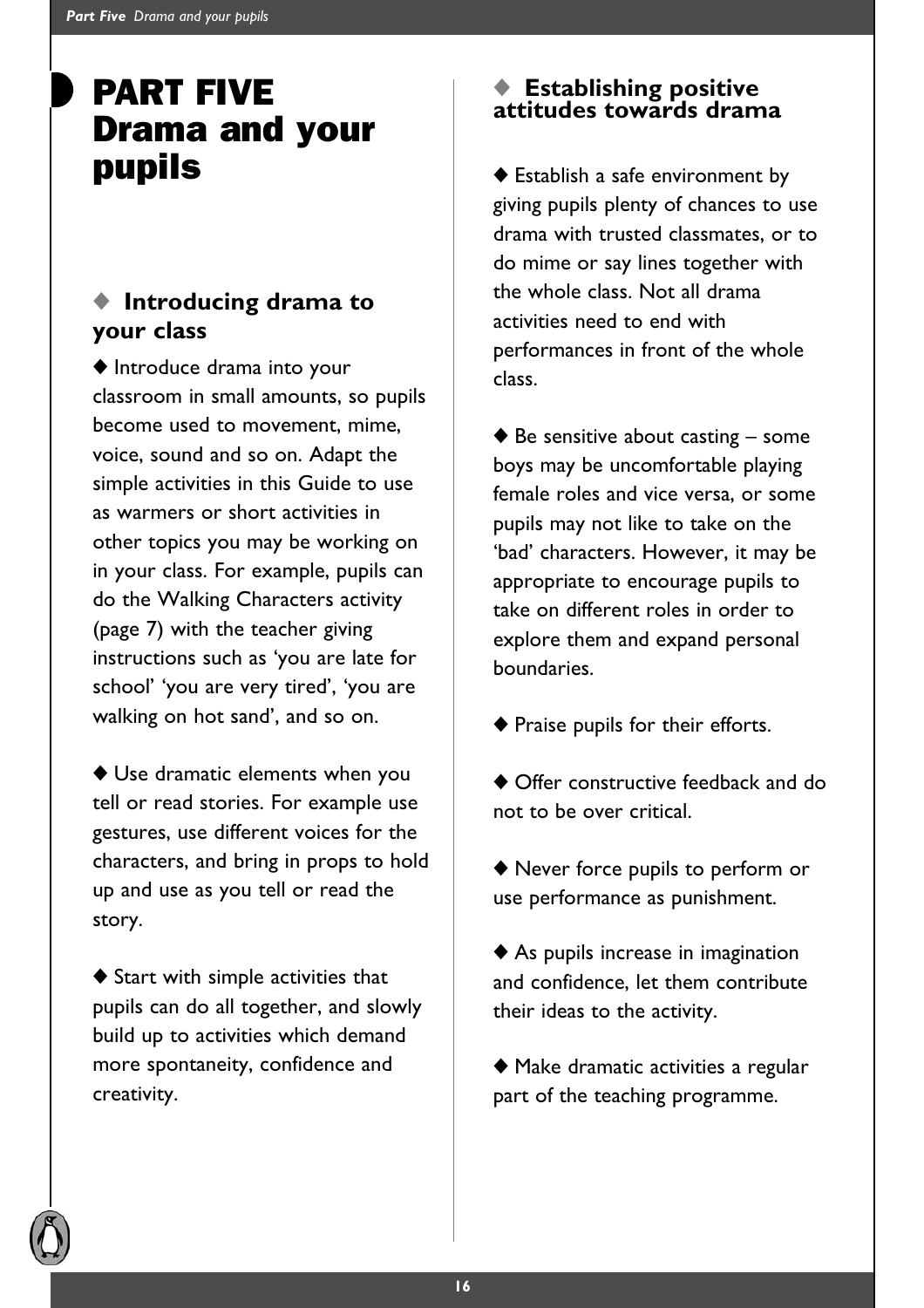#### ◆ **Classroom management**

◆ Plan the number of characters and number of pupils for your activities in advance so each pupil has a role to play.

◆ Plan the use of space in your classroom.

◆ If groups are performing for the whole class, be sure to give the other groups a purposeful task while they watch.

◆ Enlist pupils in helping to arrange the classroom. Do this on a regular basis so it becomes a part of the classroom routine.

◆ If pupils are deliberately misbehaving then ask them politely and nonjudgementally to sit down and watch. Invite them to join in again after they have calmed down.

#### ◆ **The role of correction**

◆ Refrain from correcting pupils' grammatical mistakes during improvization tasks which are intended to focus on language fluency and expression.

◆ After an improvization activity focus on particular phrases or vocabulary items that pupils needed to express themselves better, but avoid focusing on small grammatical errors.

◆ For activities with more controlled language use, some self- correction may be useful for the pupil.

◆ Correction of mistakes should never take over the main aim of a drama activity.

◆ Rehearsals for performances provide opportunities to work on language accuracy. In this case, pupils see the purpose of the correction and are motivated to be accurate.

## **Bibliography**

Chaplin, Alison (1999). *Drama 7 to 9*. Scholastic Ltd: UK

McCaslin, Nellie (2000) *Creative Drama in the Classroom and Beyond, seventh edition*. Addison Wesley Longman Inc.

Phillips, Sarah (1999) *Drama with Children*. Oxford University Press.

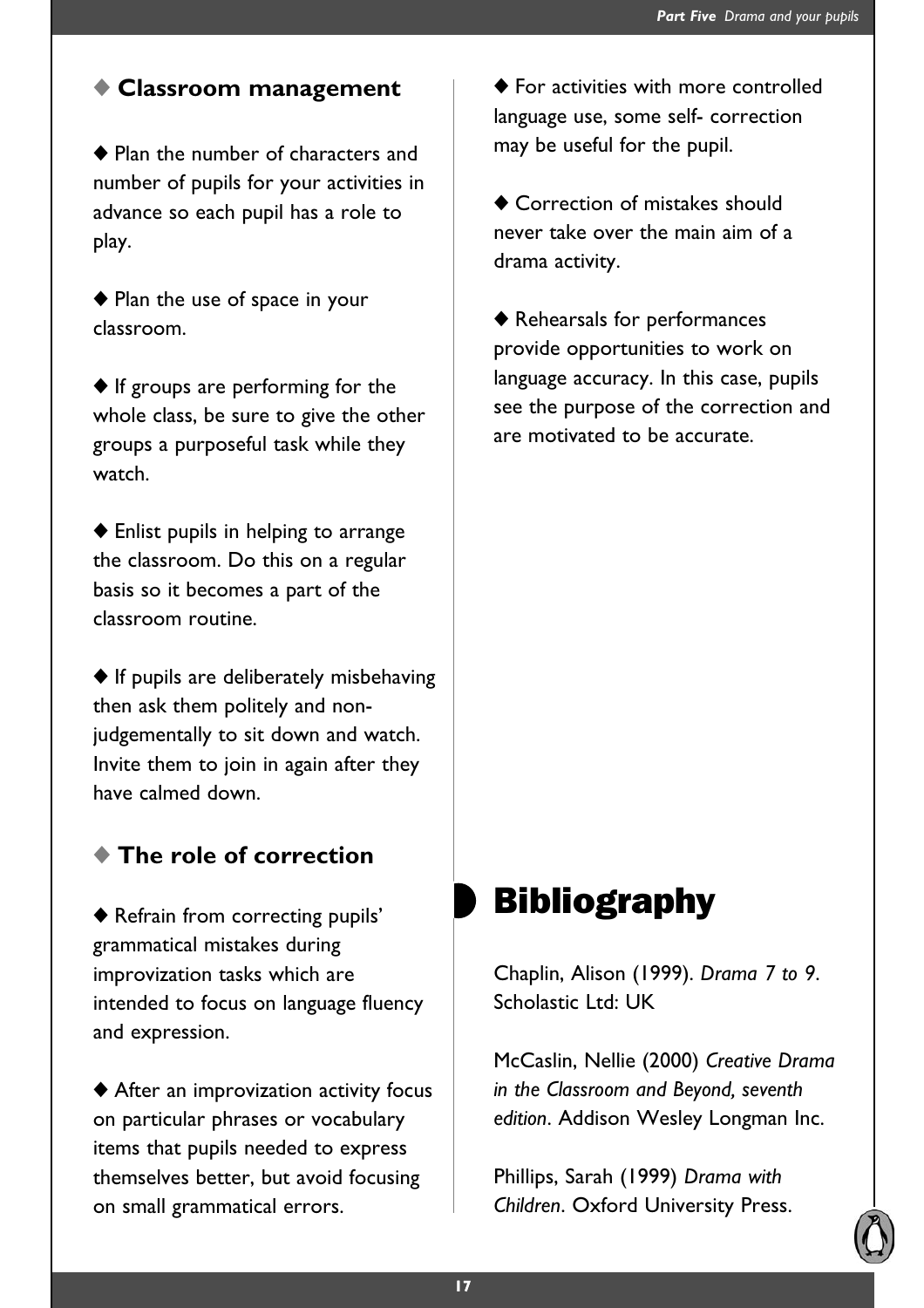| Worksheet 1                                       | <b>Working with sounds</b>            |  |                                           |         |
|---------------------------------------------------|---------------------------------------|--|-------------------------------------------|---------|
|                                                   | The Princess and the Frog             |  |                                           |         |
| Splash!                                           | Knock, Knock "Ribbit, ribbit"         |  |                                           | Hurray! |
|                                                   |                                       |  | Hop, hop, hoppity hop Creaaak!            |         |
| Ahhhhh! Ssssslurp! Slam! Clop, clop, clop, clop   |                                       |  |                                           |         |
|                                                   | Pitter patter pitter patter.          |  |                                           |         |
|                                                   |                                       |  | Splash, splash, splash! Ribbit, ribbit.   |         |
|                                                   |                                       |  |                                           |         |
|                                                   |                                       |  | Match the sounds to the part of the story |         |
| The golden w ball bounced into the pond.          |                                       |  |                                           |         |
| She saw a small $\overbrace{max}$ frog.           |                                       |  |                                           |         |
| The $\frac{1}{2}$ princess ran faster and faster. |                                       |  |                                           |         |
|                                                   | He quickly hopped up the hill. $\_\_$ |  |                                           |         |
|                                                   |                                       |  |                                           |         |
|                                                   |                                       |  |                                           |         |
|                                                   |                                       |  |                                           |         |
| He stuck out his long pink $\geq$ tongue and      |                                       |  |                                           |         |
|                                                   |                                       |  |                                           |         |
|                                                   |                                       |  |                                           |         |
|                                                   |                                       |  |                                           |         |
|                                                   |                                       |  |                                           |         |
| They were next to the pond looking                |                                       |  |                                           |         |
|                                                   |                                       |  |                                           |         |
|                                                   |                                       |  |                                           |         |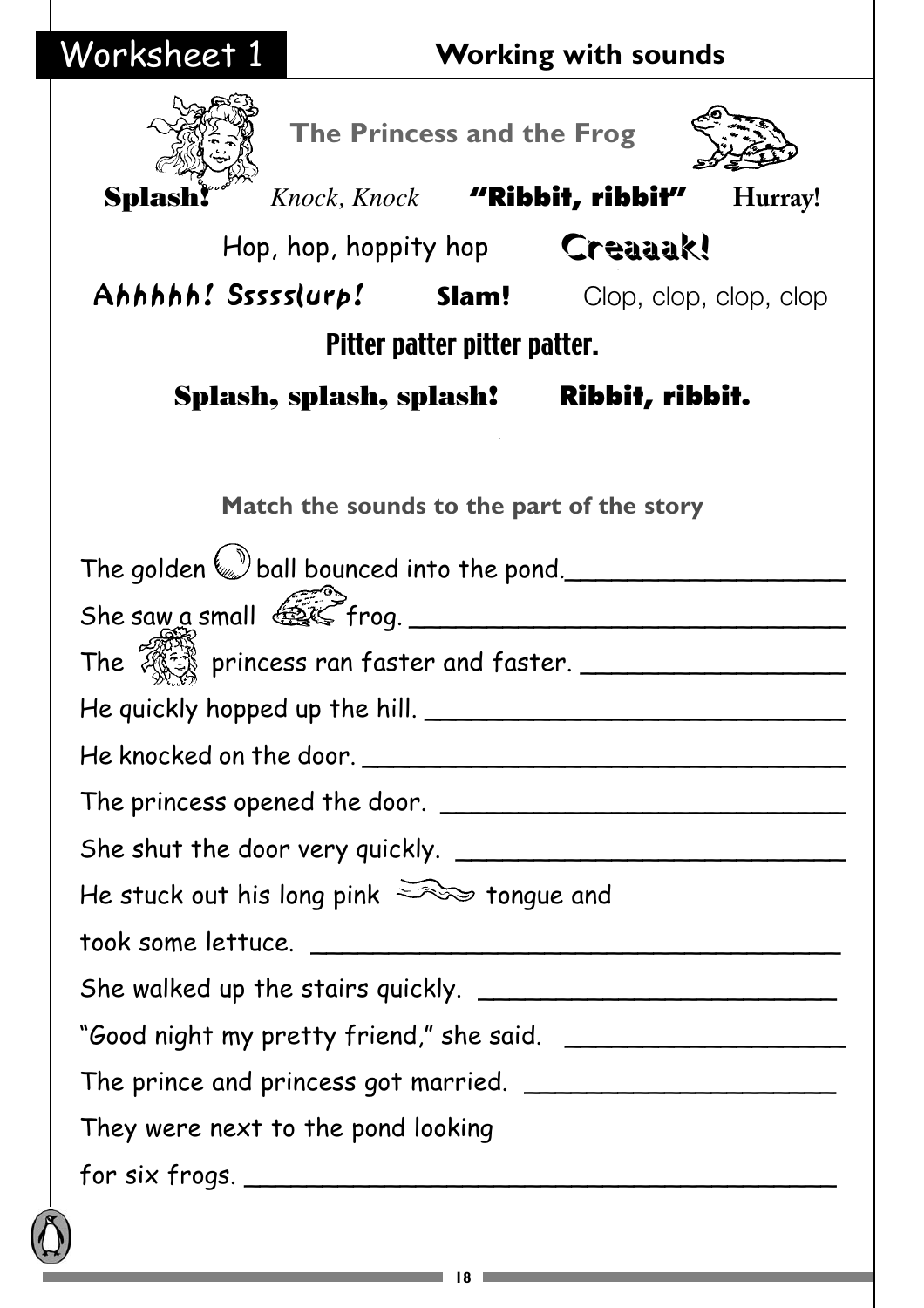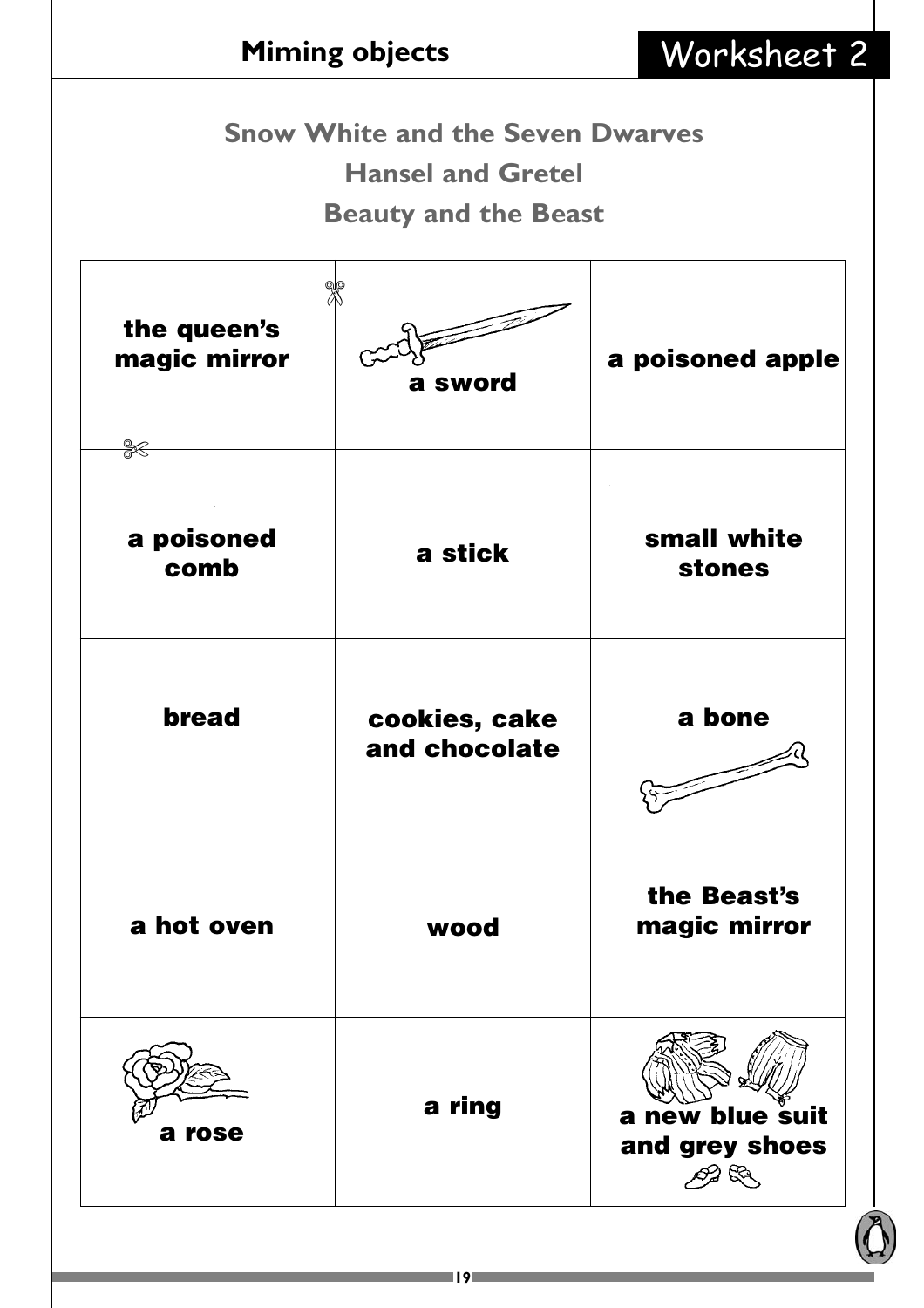| Worksheet 3     | <b>Interview</b>  |
|-----------------|-------------------|
| Title of story: |                   |
| Character:      |                   |
| My questions    | Character's reply |
| 1.              |                   |
| 2.              |                   |
| 3.              |                   |
| 4.              |                   |
| 5.              |                   |
|                 |                   |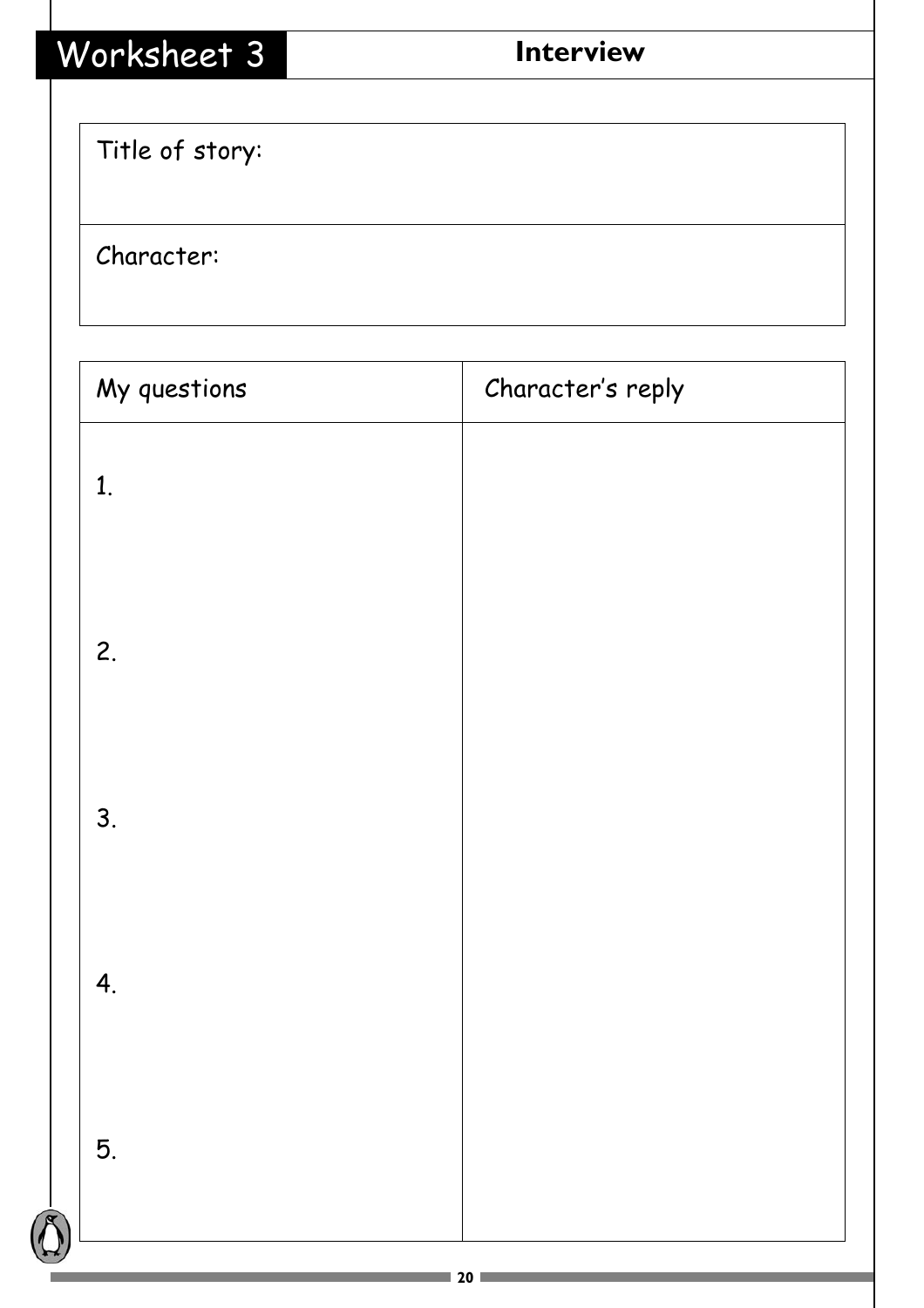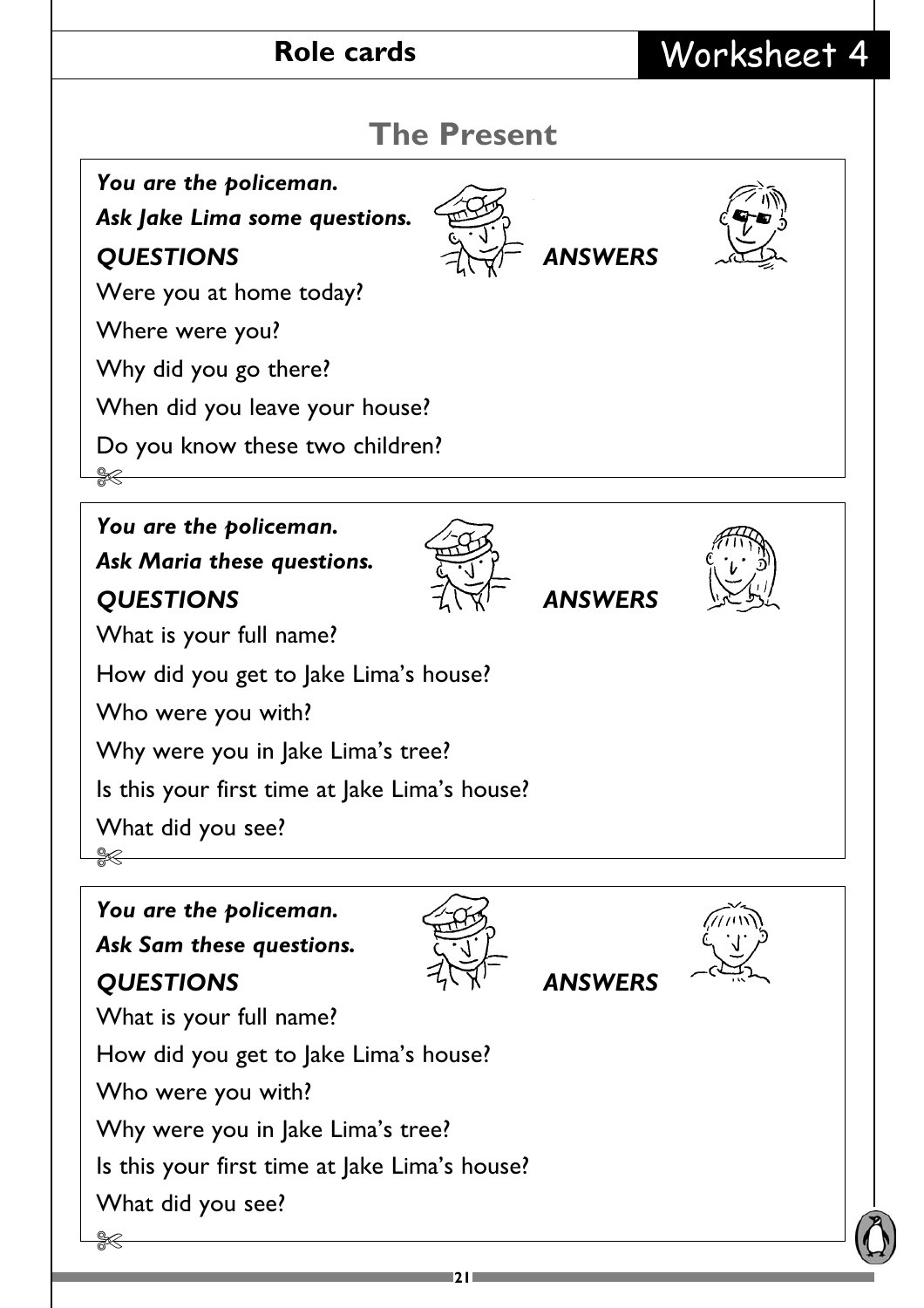# Worksheet 5 **Mime and guess the scene**

## **Cinderella**

| The two ugly sisters make Cinderella work.                           |  |
|----------------------------------------------------------------------|--|
|                                                                      |  |
| A letter arrives. The ugly sisters decide to go to the ball.         |  |
| Cinderella is sad. Then the Fairy Godmother arrives.                 |  |
| The Fairy Godmother gives Cinderella a<br>beautiful dress and shoes. |  |
| The Prince dances with Cinderella.<br>The ugly sisters watch them.   |  |
| It's 12 o'clock. Cinderella runs away from the Prince.               |  |
| The Prince finds her shoe.                                           |  |
| The Prince tries the shoe on the ugly sisters.                       |  |
| The Prince sees Cinderella. The shoe is hers!                        |  |
| The Prince and Cinderella get married.                               |  |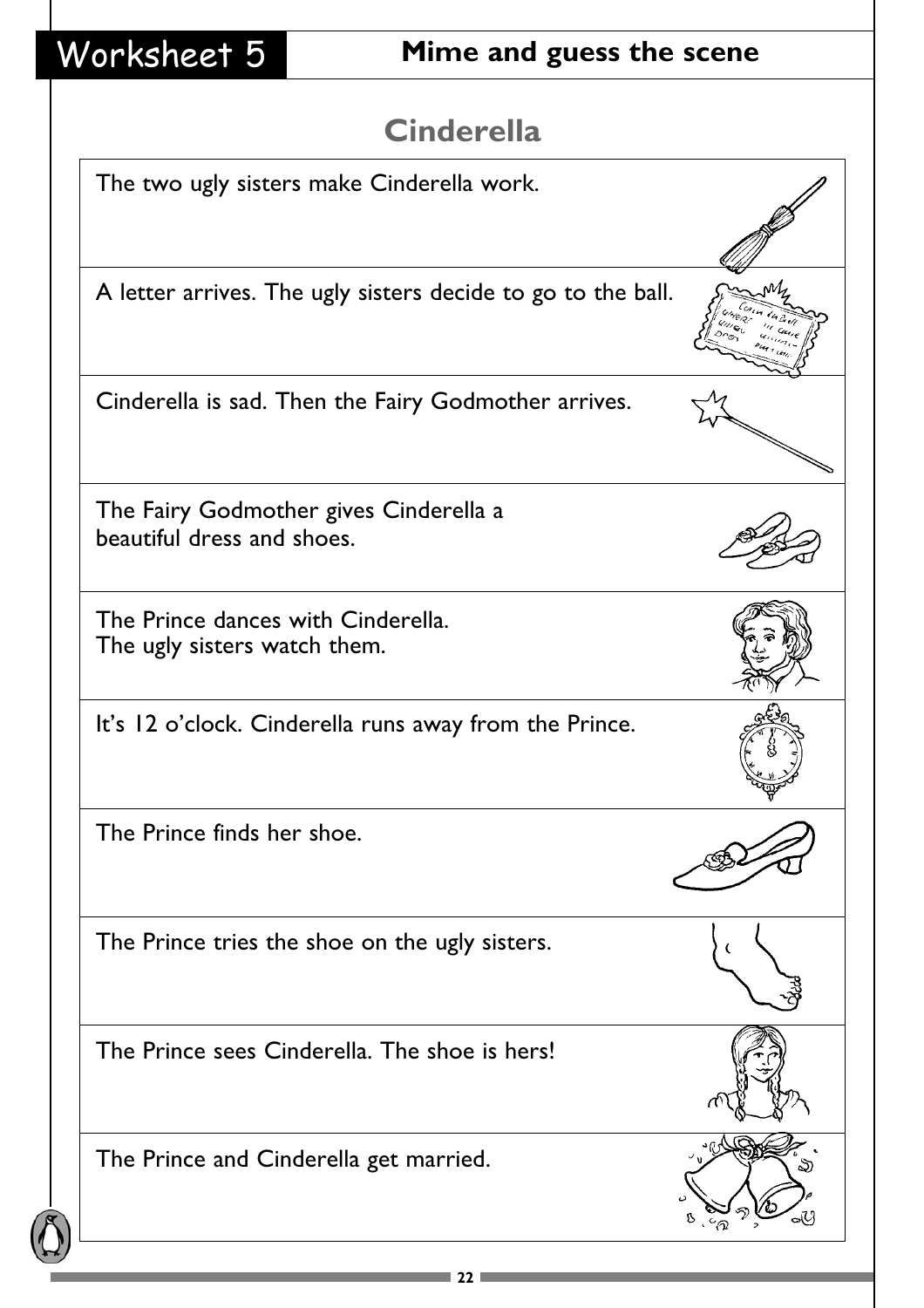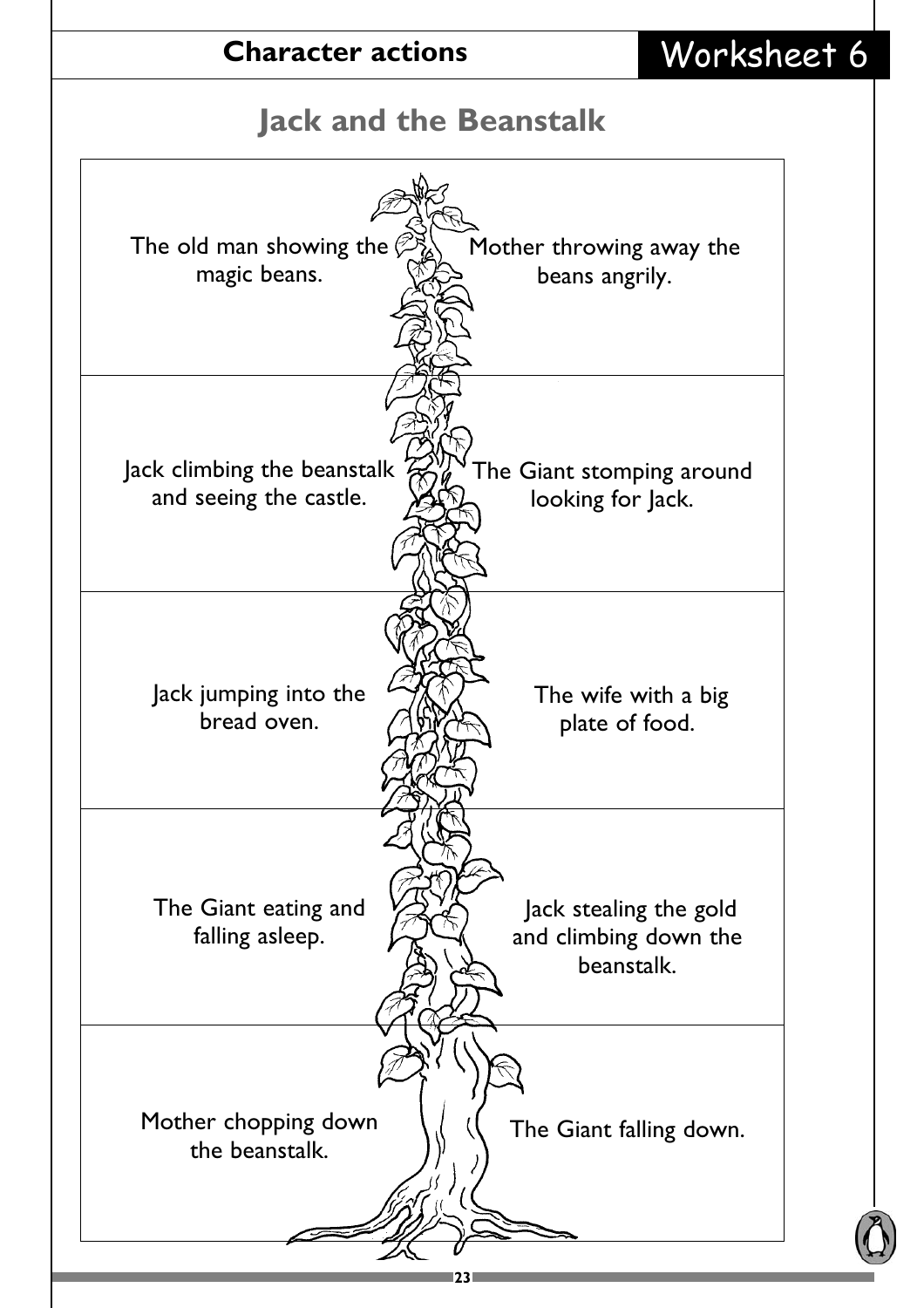## Worksheet 7 **Creating dialogue**

## **Sleeping Beauty**

## **Write the words next to the part of the story.There is one missing.**

"Here is a present for the princess. Ha! Ha! Ha!" "Ouch! My finger!" "Who are you?" "I am a prince." "My people! This is our new baby!" "Oh, she's lovely!" "Oh dear! She's sleeping!" "Will you marry me?" "Yes!"

What's the matter? Everyone is sleeping!"



**24**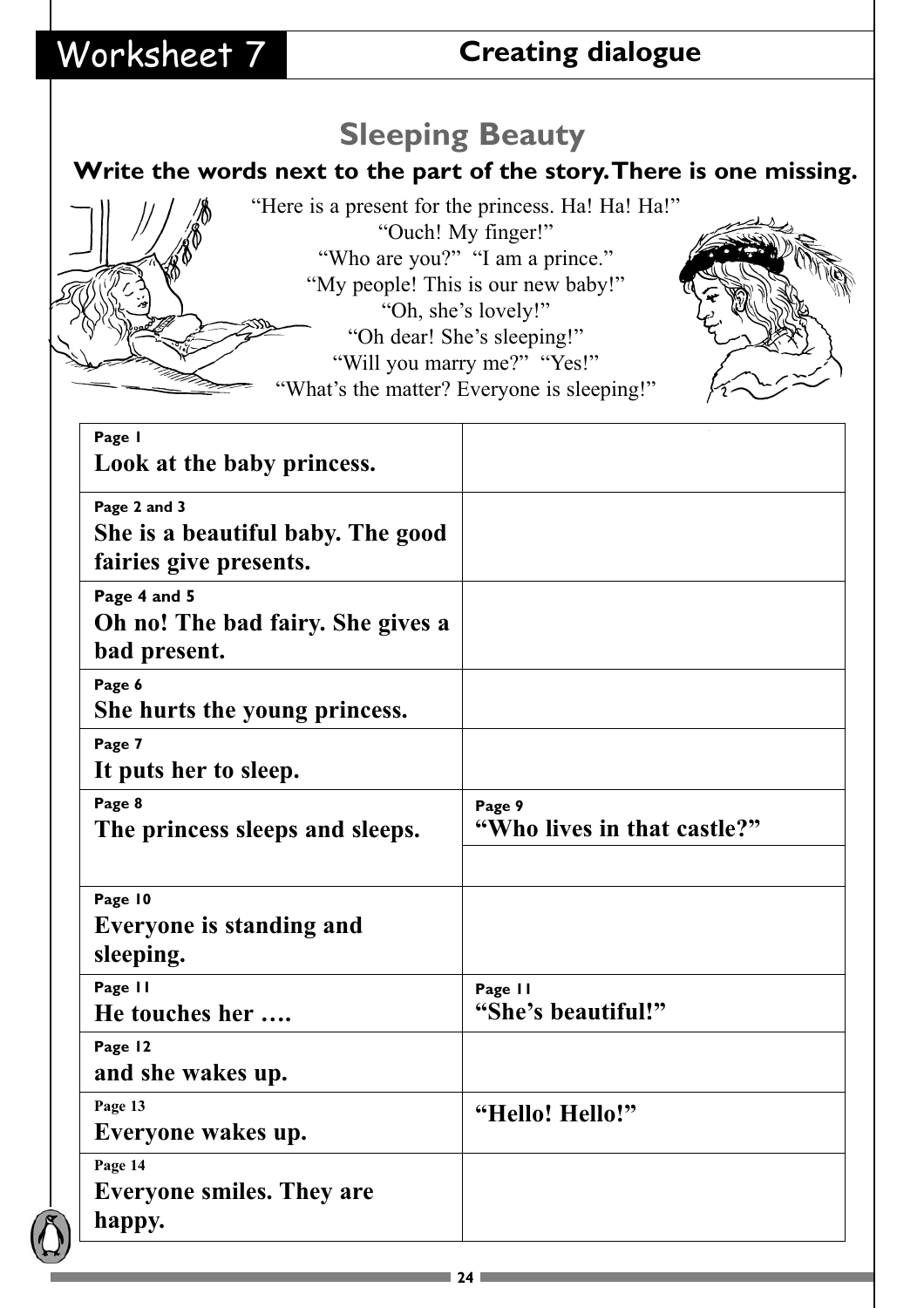| Choosing a character for a stick puppet                                                                                          |                   | Worksheet 8                 |  |
|----------------------------------------------------------------------------------------------------------------------------------|-------------------|-----------------------------|--|
| Which 3 characters from the story are missing?<br>3 <sup>1</sup><br>Now, circle the character YOU will make into a stick puppet. | The Ugly Duckling |                             |  |
|                                                                                                                                  |                   |                             |  |
| the mother duck                                                                                                                  |                   | the old woman               |  |
| the baby ducks                                                                                                                   |                   | the hen                     |  |
| the ugly duckling                                                                                                                |                   | the cat                     |  |
| two white ducks                                                                                                                  |                   | flying swans                |  |
| hens                                                                                                                             |                   | two girls                   |  |
| geese                                                                                                                            |                   | the mother                  |  |
| a frog                                                                                                                           |                   | the ugly duckling as a swan |  |
| wild geese                                                                                                                       |                   | three swans swimming        |  |
| the hunter                                                                                                                       |                   | children                    |  |
|                                                                                                                                  |                   |                             |  |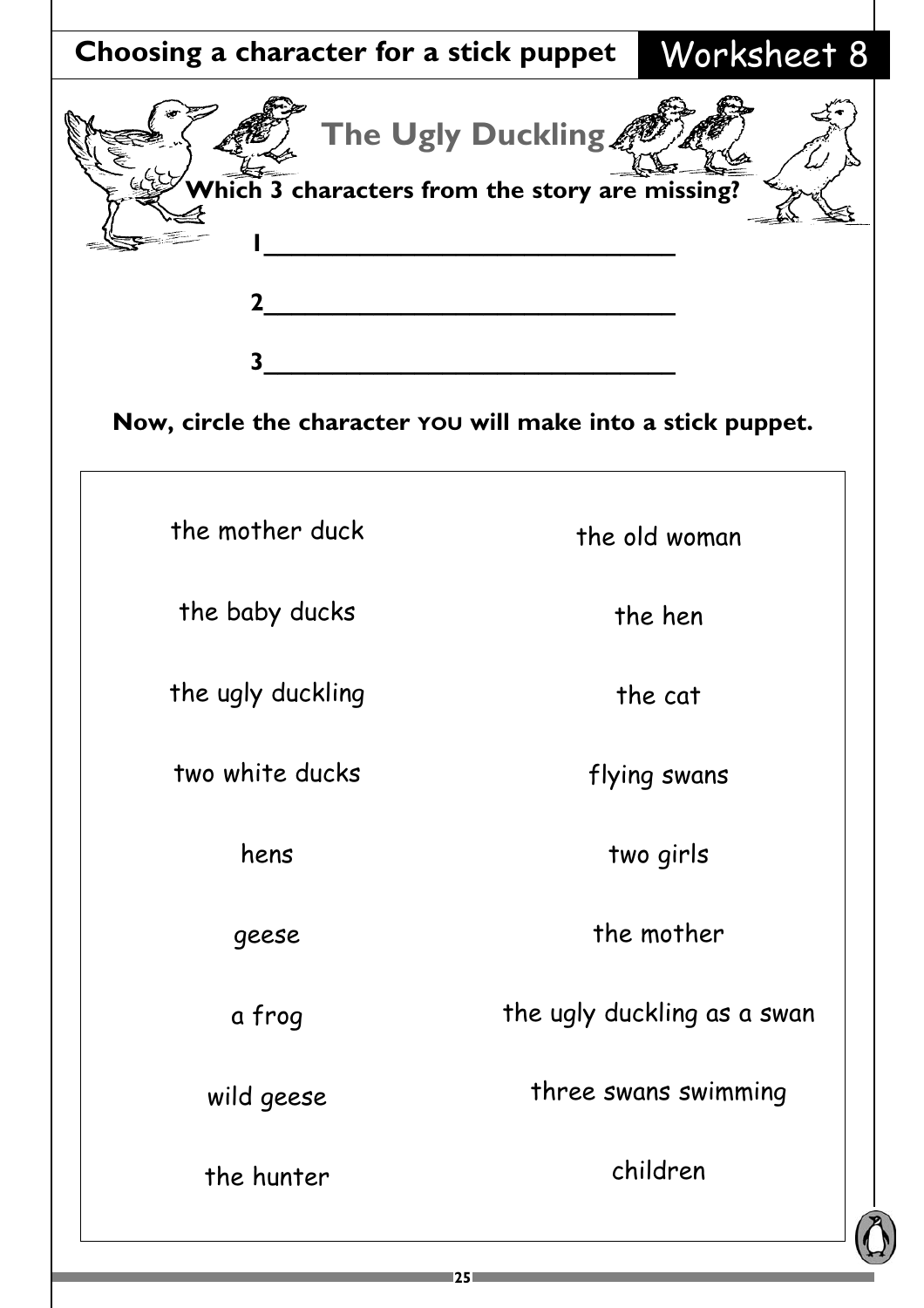# Worksheet 9 **Stick puppet**

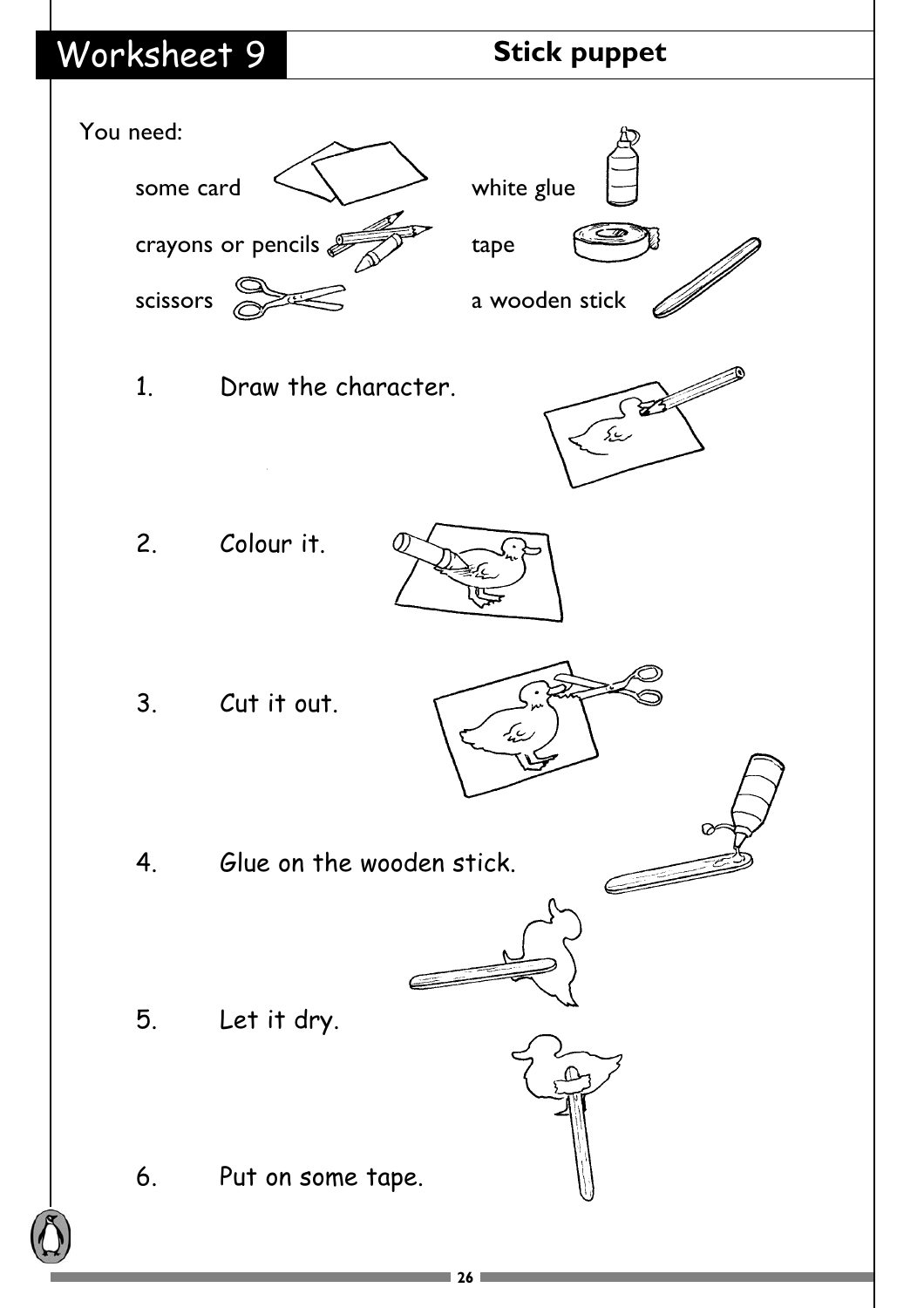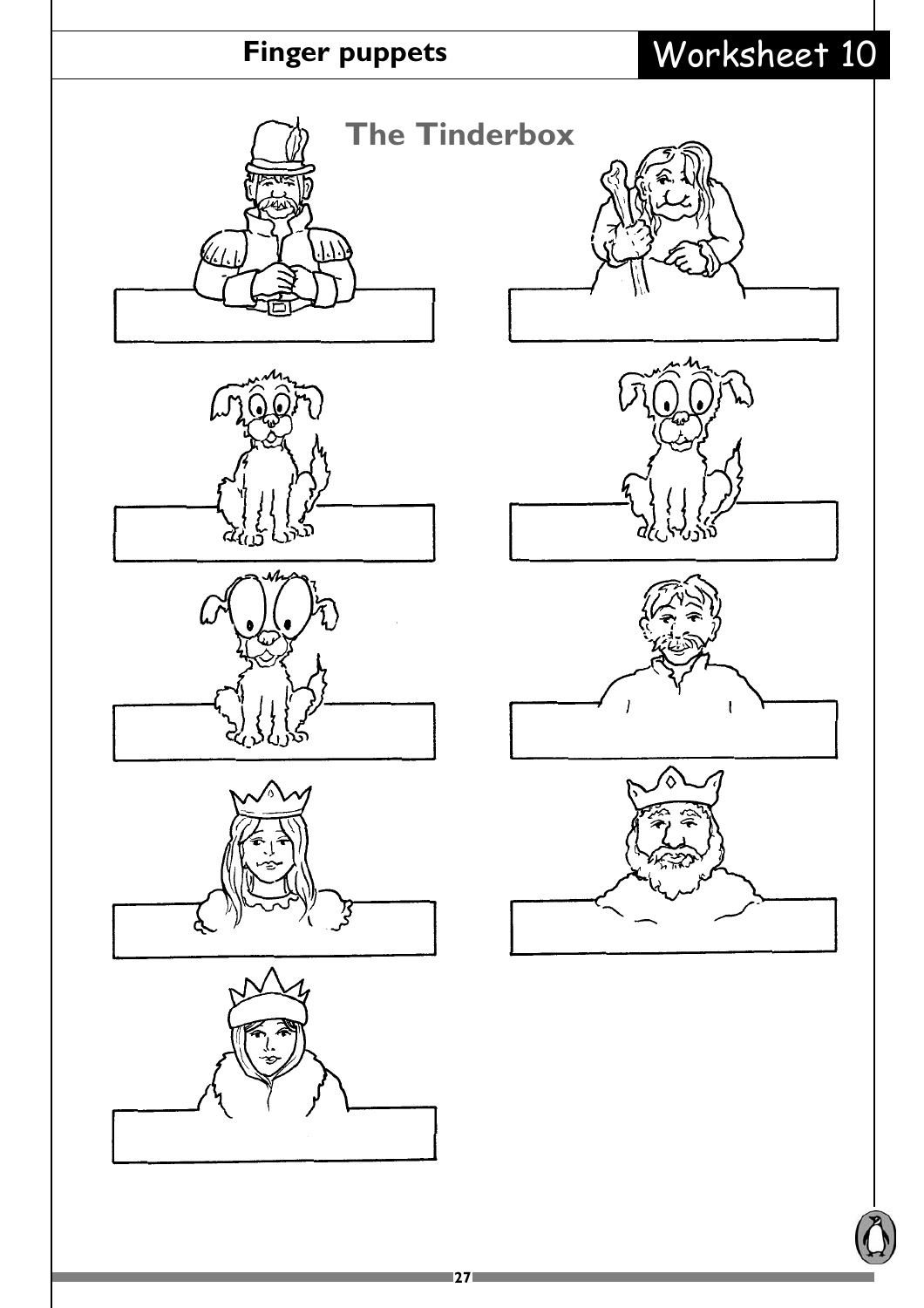# Worksheet 11 **Simple hand puppets**











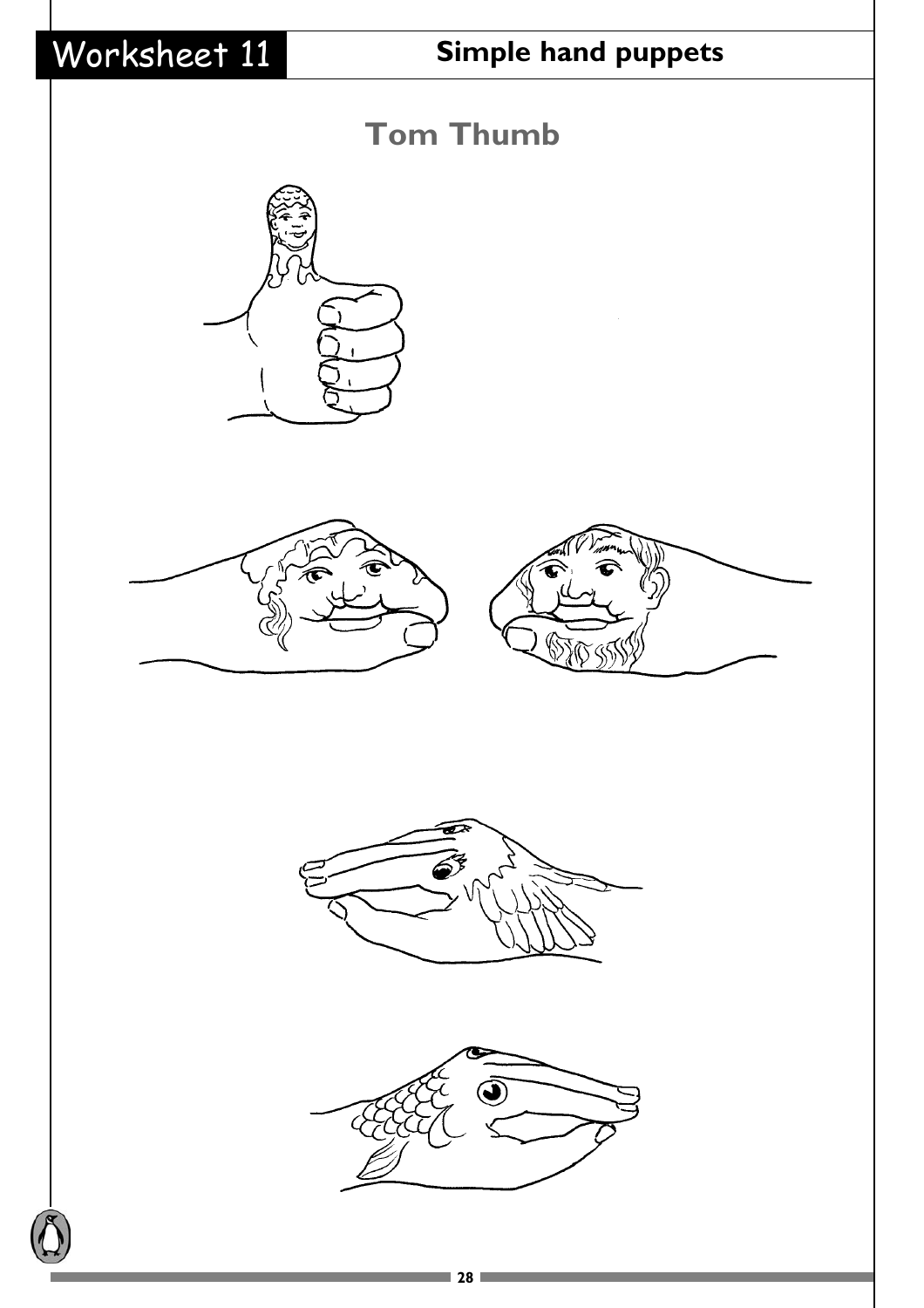# **Drink box puppet** Worksheet 12

Write the words under the picture.

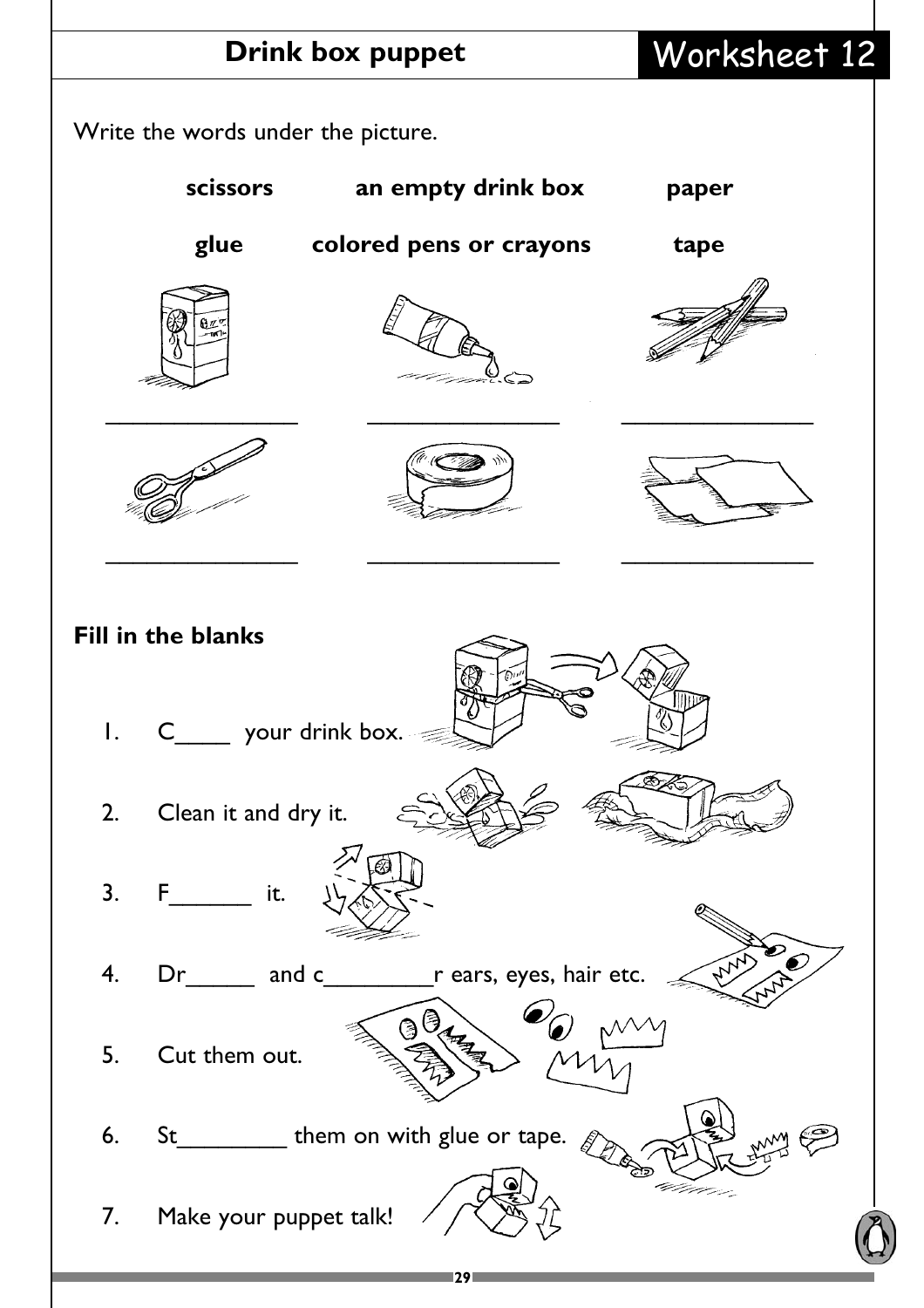# Worksheet 13 **Headbands and mask**

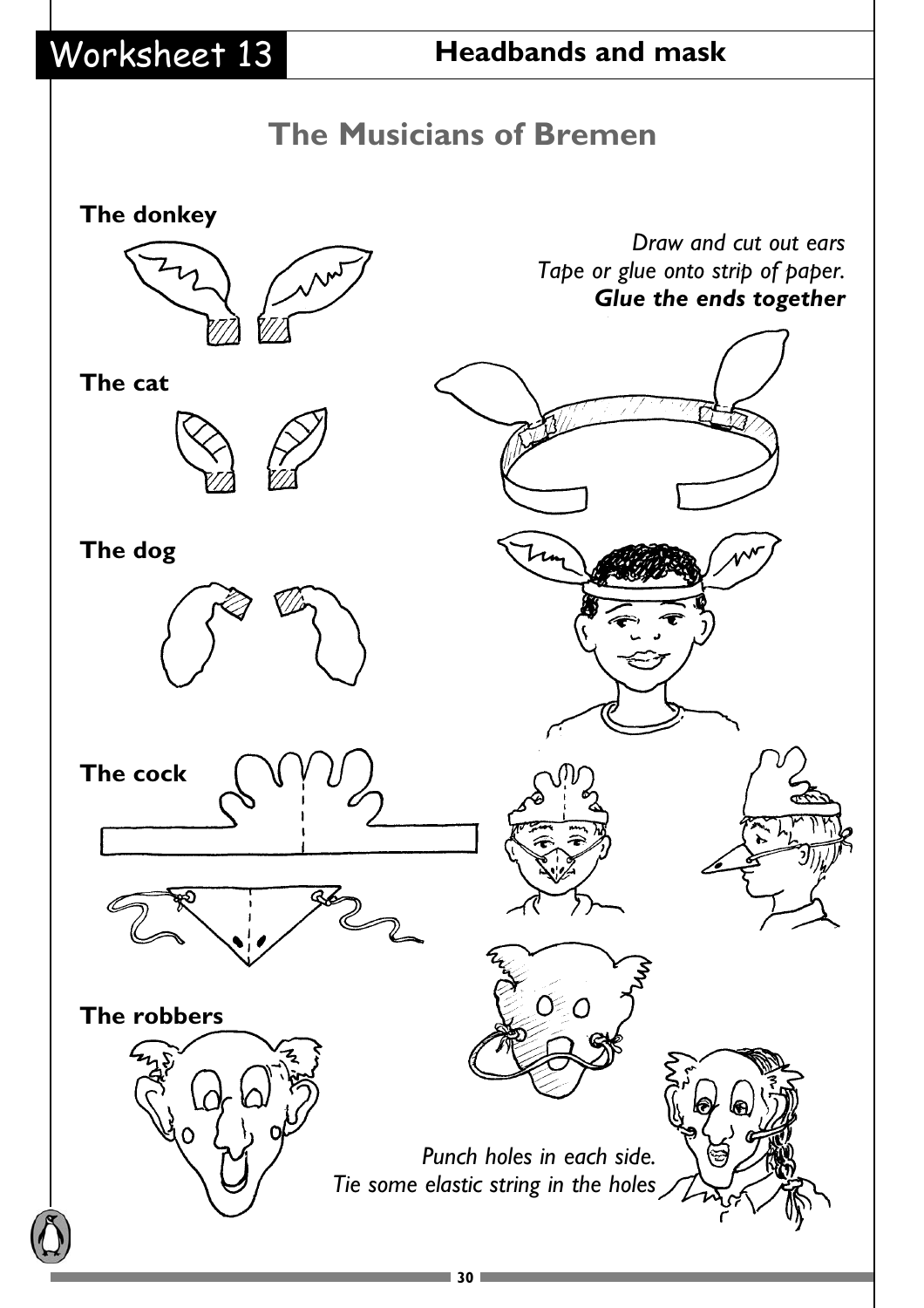# **Script** Worksheet 14

## **The Musicians of Bremen**

### *Scene 1*

| Narrator: | Once upon a time there was a<br>donkey. He lived in Bremen. His<br>master was very mean. |
|-----------|------------------------------------------------------------------------------------------|
| Master:   | Come here, donkey! Come here,                                                            |
|           | you!                                                                                     |
| Narrator: | So the donkey ran away.                                                                  |
| Chorus:   | Run away donkey, run away fast.                                                          |
|           | Run away donkey, don't go back!                                                          |
|           | Run away donkey, don't be slow!                                                          |
|           | Run away donkey, go go go!                                                               |

#### *Scene 2*

| Narrator:               | What now? the donkey thought.                                     |
|-------------------------|-------------------------------------------------------------------|
| Donkey:                 | I like to sing! I can sing with<br>friends! Hee haw! Hee haw! Hee |
|                         | Haw!                                                              |
| Narrator:               | Then the donkey met a dog.                                        |
| Donkey:                 | Hello, dog!                                                       |
| Dog:                    | Hello, donkey!                                                    |
| Donkey:                 | Can you sing, dog?                                                |
| Dog:                    | Yes I can! Woof, woof! Woof,<br>woof!                             |
|                         | Donkey /Dog: Hee haw! hee haw! / Woof woof!                       |
|                         | Woof woof!                                                        |
| Chorus:                 | Hear them sing, what a beautiful<br>song!                         |
|                         | Hear them sing, all day long!                                     |
| Narrator:               | Then the donkey and dog met a                                     |
|                         | cat.                                                              |
| Donkey/ Dog: Hello cat! |                                                                   |
| Cat:                    | Hello donkey, hello dog!                                          |
| Donkey:                 | Can you sing, cat?                                                |
| Cat:                    | Yes I can! Miaow! Miaow! Miaow!                                   |
|                         | Miaow!                                                            |
| Donkey/Dog              |                                                                   |
| Cat:                    | Hee haw!/Woof woof!/ Miaow!                                       |
|                         | Miaow!                                                            |
| Chorus:                 | Hear them sing, what a beautiful                                  |
|                         | song                                                              |
|                         | Hear them sing, all day long!                                     |
| Narrator:               | Then the donkey, the dog and the                                  |
|                         | cat met a cock.                                                   |
| Donkey/Dog              |                                                                   |
| Cat/                    | Hello cock!                                                       |
| Cock:                   | Hello donkey, hello dog, hello cat!                               |
| Donkey:                 | Can you sing, cock?                                               |
| Cock:                   | Yes I can! Cock-a-doodle do!                                      |
|                         | Cock a doodle do!                                                 |
| Animals:                | Let's sing in Bremen! Hee haw!/                                   |
|                         | Woof woof! / Miaow                                                |
|                         | Miaow! / Cock-a-doodle do!                                        |
| Chorus:                 | Hear them sing what a beautiful                                   |
|                         | song: Hear them sing, all day long!                               |

## *Scene 3*

| Narrator: | Soon it was night time.                                                  |
|-----------|--------------------------------------------------------------------------|
| Animals:  | We're hungry!                                                            |
| Donkey:   | Look!                                                                    |
| Dog:      | What?                                                                    |
| Cat:      | A house!                                                                 |
| Cock:     | Where?                                                                   |
| Donkey:   | There!                                                                   |
| Dog:      | A house!                                                                 |
| Cat:      | Beds!                                                                    |
| Animals:  | FOOD!!                                                                   |
| Narrator: | The donkey, the dog, the cat and<br>the cock went to the house. They     |
|           | looked inside and they saw                                               |
| Chorus:   | <b>ROBBERS!</b>                                                          |
| Animals:  | Let's sing! Hee haw! /Woof woof!<br>/ Miaow Miaow! /Cock-a-doodle        |
|           | do!                                                                      |
| Chorus:   | Hear them sing, what a terrible song.<br>Hear them sing, all night long! |
| Robbers:  | What's that!!                                                            |
| Robber I: | Help!                                                                    |
| Robber 2: | Help!                                                                    |
| Robber 3: | Let's go!                                                                |
| Narrator: | And the robbers ran away                                                 |
| Chorus:   | Go away robbers, go away fast!                                           |
|           | Go away robbers, don't come back!                                        |
|           | Go away robbers, don't be slow!                                          |
|           | Go away robbers, go go go!                                               |
| Scene 4   |                                                                          |
| Narrator: | The animals were happy!                                                  |
| Animals:  | FOOD!                                                                    |
| Cock:     | I'm hungry!                                                              |
| Cat:      | Me too!                                                                  |
| Animals:  | (slurp, slurp)                                                           |
| Narrator: |                                                                          |
| Animals:  | But one robber came again.                                               |
| Robber:   | (snarl)                                                                  |
|           | Big monsters! Big teeth! HELP!                                           |
| Chorus:   | Go away robber, go away fast!                                            |
|           | Go away robber, don't come back!                                         |
|           | Go away robber, don't be slow!                                           |
|           | Go away robber, go go go!                                                |
| Animals:  | Let's live here forever! Hee haw!/                                       |
|           | Woof woof! / Miaow Miaow!/                                               |
|           | Cock-a-doodle do!                                                        |
| Narrator: | And the musicians of Bremen lived                                        |
|           | happily ever after!                                                      |
| Chorus:   | Hear them sing, what a beautiful                                         |
|           | song! Hear them sing, all day long!                                      |
|           |                                                                          |

All: THE END!